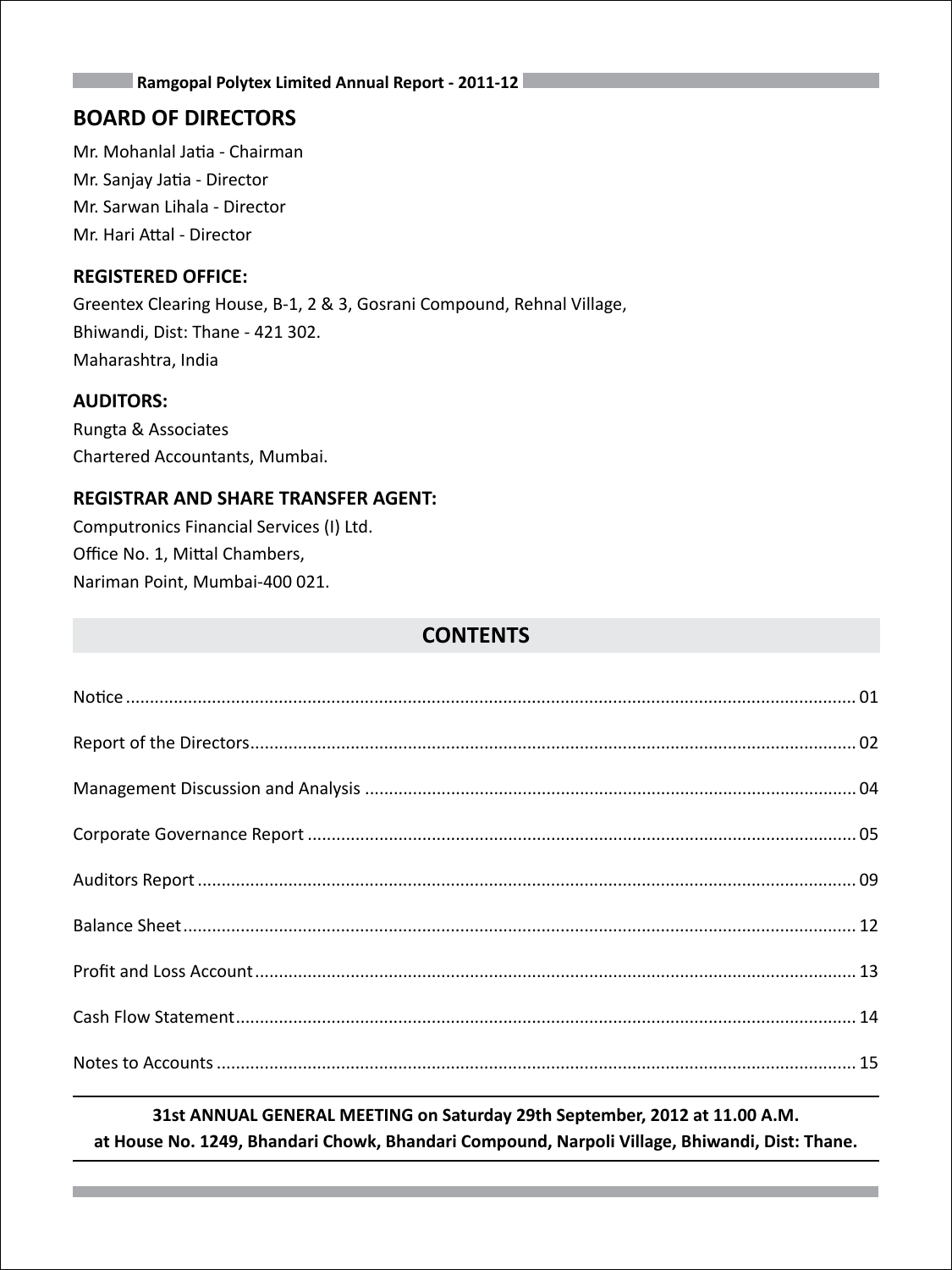### **NOTICE**

NOTICE is hereby given that the 31<sup>st</sup> Annual General Meeting of the Company will be held on Saturday, the 29<sup>th</sup> September, 2012 at 11.00 A.M. at House No. 1249, Bhandari Chowk, Bhandari Compound, Narpoli Village, Bhiwandi, Dist: Thane to transact the following business :-

### **ORDINARY BUSINESS:-**

- 1) To receive, consider and adopt the Audited Statement of Profit and Loss for the year ended 31<sup>st</sup> March, 2012 and the Balance Sheet as at that date and the Reports of the Directors and Auditors thereon.
- 2) To appoint Auditors and to fix their remuneration.
- 3) To appoint Directors in place of Mr. Sanjay Jatia who retires by rotation and being eligible, offers himself for re-appointment. **SPECIAL BUSINESS:**
- 4) To consider and is thought fit to pass with or without modification(s) the following resolution as an Ordinary Resolution: **"RESOLVED THAT** Mr. Hari Attal, who was appointed as an Additional Director of the Company by the Board of Directors and who cease to holds the office under Section 260 of the Companies Act, 1956 and in respect of whom the Company has received a notice in writing from a member under Section 257 of the Companies Act, 1956 proposing his candidature for the office of the Director, be and is hereby appointed as Director of the Company liable to retire by rotation.

 **By Order of the Board of Directors For Ramgopal Polytex Limited** Sd/-<br>Mohanlal Jatia **Place:** Mumbai<br> **Place:** Mumbai<br> **Date:** 30th May 2012

**Date: 30th May, 2012** 

### **Regd.Office:**

Greentex Clearing House, B-1,2 & 3, Gosrani Compound, Rehnal Village, Bhiwandi, Thane-421302.

### **NOTES:-**

- a. A member entitled to attend and vote is entitled to appoint a proxy to attend and vote instead of himself and such proxy need not be a member. The Proxy form should be lodged with the Company at its Registered Office not less than 48 hours before the commencement of this Meeting.
- b. Members / Proxies should bring the attendance slip duly filled in for attending the Meeting.
- c. Members seeking any information as regard to Accounts are requested to write to the Company at least ten days in advance so as to enable the Company to keep the information ready.
- d. The Register of Members and Share Transfer Books of the Company will remain closed from 24.09.2012 to 29.09.2012 (both days are inclusive).
- e. Members are requested to bring their Annual Report to the Meeting.
- Appointment/Re-appointment of Director:

As required in terms of paragraphs VI(A) of Clause 49 of the Listing Agreement, the details of the directors seeking appointment / reappointment are furnished herewith.

### **By Order of the Board of Directors For Ramgopal Polytex Limited Place:** Mumbai**i Mohanlal Jatia Date:** 30th May, 2012 **Chairman**

### **Annexure to Notice**

Particulars of Directors seeking appointment / reappointment:

| Name of Director                                                                                                                                                                                                                                                                                                                                                                     | Appointment<br>/ Re-<br>appointment                | Directorship held in other<br>Companies                                                                                                                                  | Committee<br>positions held in<br>other Companies         |
|--------------------------------------------------------------------------------------------------------------------------------------------------------------------------------------------------------------------------------------------------------------------------------------------------------------------------------------------------------------------------------------|----------------------------------------------------|--------------------------------------------------------------------------------------------------------------------------------------------------------------------------|-----------------------------------------------------------|
| Mr. Sanjay Jatia - Qualification: B.Com<br><b>Expertise:</b> 25 years of experience in Trading of yarn, chemicals, etc.<br>Age: 45 Years, Shareholding in the Company: 16800<br><b>Committee position in the Company:</b> Member - Audit Committee<br>and Shareholder/Investor Grievance & share transfer committee.<br>Relationship with other Directors: Son of Mr. Mohanlal Jatia | Re-<br>appointment<br>on retirement<br>by rotation | J M Commodities Ltd.<br>Ramgopal Synthetics Ltd.<br>Tarapur Vastra Udyog Pvt. Ltd.<br>Tarapur Synthetics Pvt. Ltd.<br>Ramgopal Investment & Trading<br>Company Pvt. Ltd. | Member of Audit<br>$Commitee -$<br>J.M.Commodities<br>Ltd |
| Mr. Hari Attal - Qualification: B.Com, LLB<br><b>Expertise:</b> 35 years of experience in Trading of Textiles goods<br>Age: 69 Years, Shareholding in the Company: NIL<br>Committee position in the Company: Member - Audit Committee.<br>Relationship with other Directors: No                                                                                                      | Appointment                                        | <b>NIL</b>                                                                                                                                                               | <b>NIL</b>                                                |

### **EXPLANATORY STATEMENT PURSUANT TO SECTION 173(2) OF THE COMPANIES ACT,1956**

### **ITEM NO. 4**

Mr. Hari Attal was appointed as appointed as an Additional Director of the Company by the Board of Directors w.e.f. 18.04.2012. He is from commerce field. As per provisions of the Companies Act,1956, he holds the office upto the date of this Annual General Meeting and is eligible for re-appointment. Notice in pursuance of Section 257 of the Companies Act, 1956 together with necessary deposit has been received from one member of the Company proposing the candidature of Mr. Hari Attal as director of the Company.

The Board has considered as desirable to receive the benefit out of the experience of Mr. Hari Attal having regard to his exposure in field of Trade and commerce. None of the Directors of the Company is concerned or interested in the proposed resolution.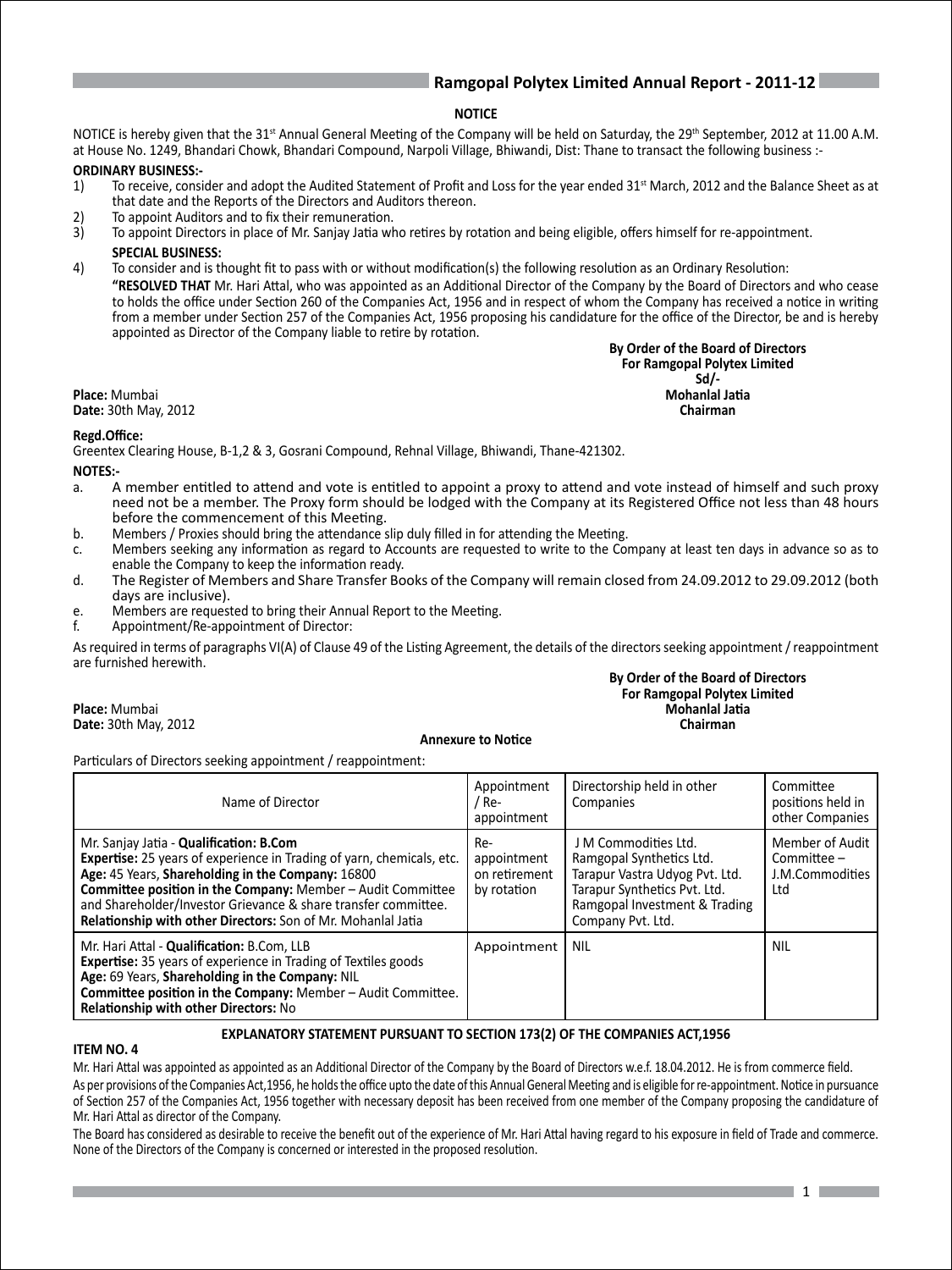### **DIRECTORS' REPORT**

The Members of Ramgopal Polytex Limited,

Your Directors take pleasure in presenting their 31<sup>st</sup> Annual Report together with the Audited Account for the year ended  $31<sup>st</sup>$  March, 2012.

(**Rs. in Lakhs)**

| <b>FINANCIAL RESULTS:</b>                          | <b>Year Ended</b><br>31 <sup>st</sup> March 2012 | <b>Year Ended</b><br>31 <sup>st</sup> March 2011 |
|----------------------------------------------------|--------------------------------------------------|--------------------------------------------------|
| Sales & Other Income                               | 404.99                                           | 1180.25                                          |
| Gross Profit / (Loss)                              | 68.83                                            | 13.12                                            |
| Less: Interest                                     |                                                  | 0.30                                             |
| Profit / (Loss) before Depreciation & Tax          | 68.83                                            | 12.82                                            |
| Depreciation                                       | 3.96                                             | 5.06                                             |
| Profit / (Loss) before Taxation                    | 64.87                                            | 7.76                                             |
| Taxation (including Deferred Tax) for the Year     | 32.89                                            | 3.96                                             |
| Profit / (Loss) for the Year                       | 31.98                                            | 3.80                                             |
| Profit / (Loss) Brought Forward from Earlier Years | (666.07)                                         | (669.87)                                         |
| Balance Carried Forward to the Balance Sheet       | (634.09)                                         | (666.07)                                         |

### **DIVIDEND:**

In view of Carried forward losses, your Directors have not recommended any dividend for the year under review.

### **FUTURE OUTLOOK:**

The turnover of the Company has decreased from Rs.1050.97 Lakhs in the previous year to Rs.207.60 Lakhs in the Current year. However, the Company has made a Profit of Rs. 31.98 Lakhs during the year as compared to Rs. 3.80 Lakhs in the previous year. Your Company has concentrated on trading activities and is trying to improve the margins. Your Company foresee a better year ahead.

### **FIXED DEPOSITS**:

The Company has not accepted any fixed deposits from the public during the year under review.

### **DIRECTORS' RESPONSIBILITY STATEMENT:**

Pursuant to the requirements under Section 217(2AA) of the Companies Act, 1956 with respect to Directors' Responsibility Statement, it is hereby confirmed that:

- 1. in the preparation of the annual accounts for the financial year ended  $31<sup>st</sup>$  March, 2012, the applicable accounting standards have been followed;
- 2. the Directors have selected such accounting policies and applied them consistently and made judgments and estimates that are reasonable and prudent so as to give a true and fair view of the state of affairs of the Company at the end of the financial year and of the Profit of the Company for that year;
- 3. the Directors have taken proper and sufficient care for the maintenance of adequate accounting records in accordance with the provisions of the Companies Act, 1956 for safeguarding the assets of the Company and for preventing and detecting fraud and other irregularities;
- 4. the Directors have prepared the accounts for the financial year ending  $31<sup>st</sup>$  March, 2012 on a 'going concern' basis.

### **DIRECTORS:**

Mr. Sanjay Jatia, Director of the Company, retires by rotation and being eligible offers himself for reappointment.

Pursuant to the provision of Section 260 of the Companies Act, 1956, Mr. Hari Attal who was appointed as Additional Director on 18.04.2012. Mr. Hari Attal would hold office upto the date of the ensuing Annual General Meeting. The Company has received a notice from a member proposing the candidature of Mr. Hari Attal for the office of Director, liable to retire by rotation.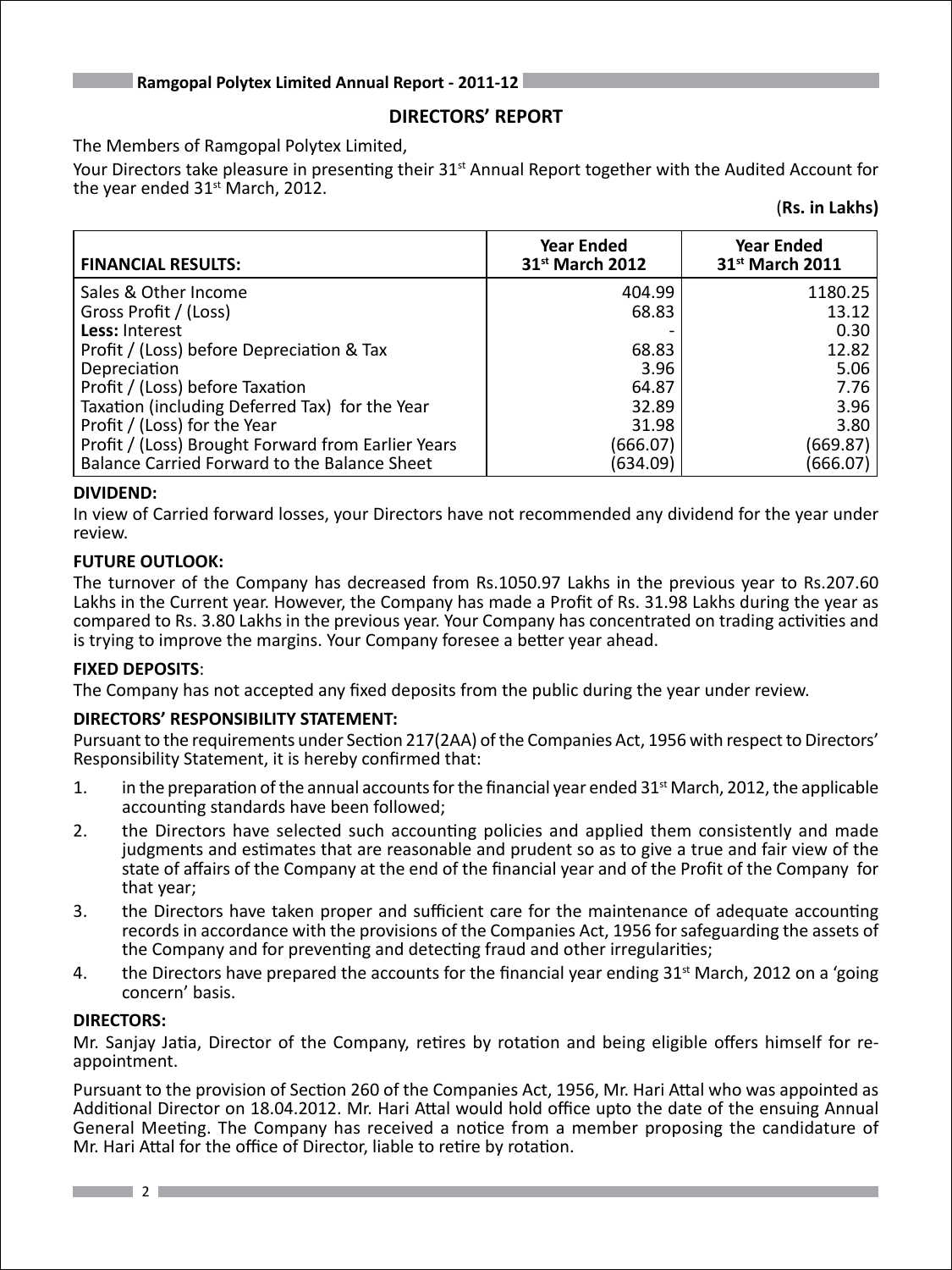Due to his pre-occupation, Mr. Ayushya Vardhen Lihala has resigned from the directorship of the Company on 18.04.2012. The Directors place on record their warm appreciation for valuable contribution made by the outgoing Director.

### **CORPORATE GOVERNANCE:**

Pursuant to Clause 49 of the Listing Agreement with Stock Exchanges, a Management Discussion and Analysis Report, Corporate Governance Report and Auditors Certificate regarding compliance of the conditions of Corporate Governance are annexed to the Directors' Report.

### **AUDITORS AND AUDITORS REPORT:**

Members are requested to appoint Auditors M/s. Rungta & Associates, Chartered Accountants, Mumbai, who retire at the conclusion of this Annual General Meeting and being eligible, offer themselves for reappointment and to fix their remuneration. The Company has received the necessary certificate under Section 224(1) of the Companies Act, 1956.

Observations made by the Auditors in their report are self explanatory and need no explanation.

### **PARTICULARS OF EMPLOYEES, CONSERVATION OF ENERGY, TECHNOLOGY ABSORPTION, FOREIGN EXCHANGE EARNINGS AND OUTGO:**

The particulars of the employees as required under Section 217 (2A) of the Companies Act, 1956, are not attached with this report as no employee of the Company comes under the purview of this section.

As required by the Companies (Disclosure of Particulars in the Report of Board of Directors) Rules, 1988, the relevant information is given in the Annexure which forms part of this report.

### **INDUSTRIAL RELATIONS:**

The relation between the management and the staff continued to be cordial during the year under review. Your Directors wish to express their appreciation for the co-operation received from the staff of the Company.

### **ACKNOWLEDGEMENT:**

Your Directors place on record their sense of appreciation of the valuable support and co-operation extended by the Government Authorities, Banks and Business Associates.

# **For and on behalf of Board,<br>Sd/-**<br>**(Mohanlal Jatia)**<br>Chairman

**Place:** Mumbai **Date :** 30th May, 2012

### **ANNEXURE TO DIRECTORS' REPORT**

Particulars pursuant to the Companies (Disclosure of Particulars in the Report of Board of Directors) Rules, 1988. In terms of Section 217 (1) (e) of the Companies Act, 1956 and the Companies (Disclosure of Particulars in the Report of Board of Directors) Rules, 1988, Your Directors furnish hereunder the additional information which form part of the Directors' Report:

**A) CONSERVATION OF ENERGY:** During the year under review, your company has not carried out any manufacturing activities. Hence, there was no consumption of energy during the year under review. **B) TECHNOLOGY ABSORPTION:** Since, there is no manufacturing activity, the clause is not applicable to your Company.

| C) | <b>FOREIGN EXCHANGE EARNINGS AND OUTGO:</b>                                       |     |              |
|----|-----------------------------------------------------------------------------------|-----|--------------|
|    | Foreign Exchange Earnings                                                         | Rs. | NIL          |
|    | <b>Foreign Exchange Outgo</b><br>CIF Value of Imports and Other Expenses incurred | Rs. | 181.66 Lakhs |
|    |                                                                                   |     |              |

 **For and on behalf of Board, Sd/- Place:** Mumbai<br> **Date:** 30<sup>th</sup> May 2012<br> **Date:** 30<sup>th</sup> May 2012

**Date:** 30<sup>th</sup> May, 2012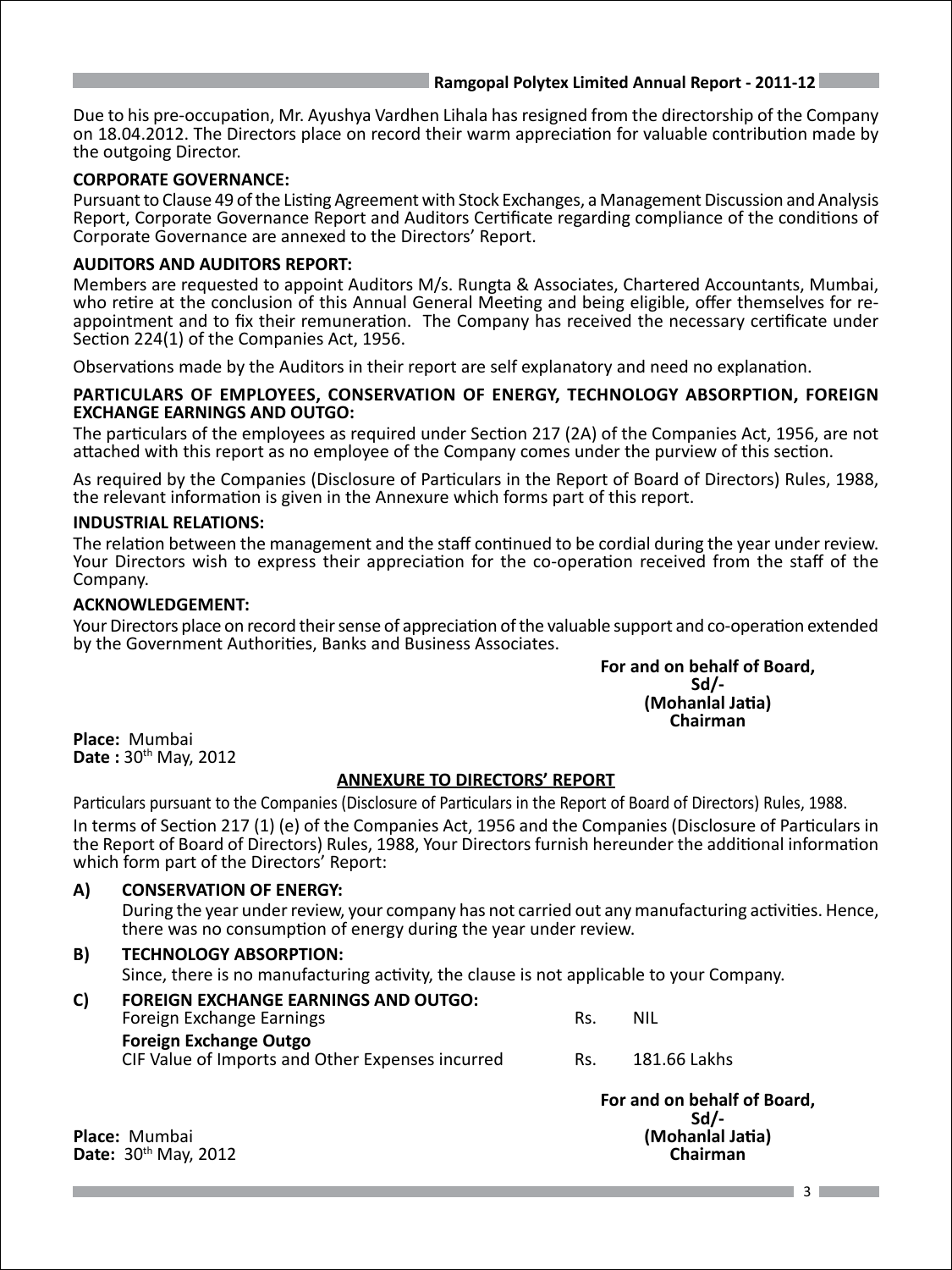### **MANAGEMENT DISCUSSION AND ANALYSIS REPORT**

### **(It forms part of Directors' Report)**

Management Discussion and Analysis Report on the business of the Company as applicable and to the extent relevant is given below:

### **INDUSTRY STRUCTURE AND DEVELOPMENT:**

In view of the changed economic scenario and change in the Government Policy, the Company has to realign its strategy and focus in the new area of operations for successful performance.

### **OPPORTUNITIES AND THREATS:**

Presently, the trading market is buoyant and also, the Textile Industries are coming with lots of expansion programme which would result in substantial requirement of materials in which your company is dealing.

The major threat would be slow down in the Indian Economy and globally or change in Economic Policies of the Indian Government.

### **RISK AND CONCERNS:**

It is difficult to assess the risk involved in the business. It is always the intention of the management to minimize the risk involvement with proper analysis and market study, internal control and system.

### **INTERNAL CONTROL SYSTEMS AND THEIR ADEQUACY:**

The Company maintains an ideal internal control system in every area of its operation.

### **OPERATIONAL PERFORMANCE:**

The Company has mainly focused on trading in textile related products and hopeful to obtain satisfactory results in the coming year.

### **HUMAN RESOURCES AND INDUSTRIAL RELATION:**

The Company has considered its human resources as the most valuable ingredient of the functioning of the Company and utmost endeavor is made to maintain good relation with the employees at all levels.

### **CAUTIONARY STATEMENT:**

Statement in this "Management Discussion and Analysis" may be considered to be "forward looking statements" within the meaning of applicable laws or regulations. The statements are based on certain assumptions and expectations of future events. The Company cannot guarantee that these assumptions and expectations are accurate or will be realized. The Company's actual results, performance or achievements could thus differ materially from those projected in any such forward-looking statements. The Company assumes no responsibility to publicly amend, modify or revise any forward-looking statements, on the basis of any subsequent developments, information or events.

 $\overline{\phantom{a}}$   $\overline{\phantom{a}}$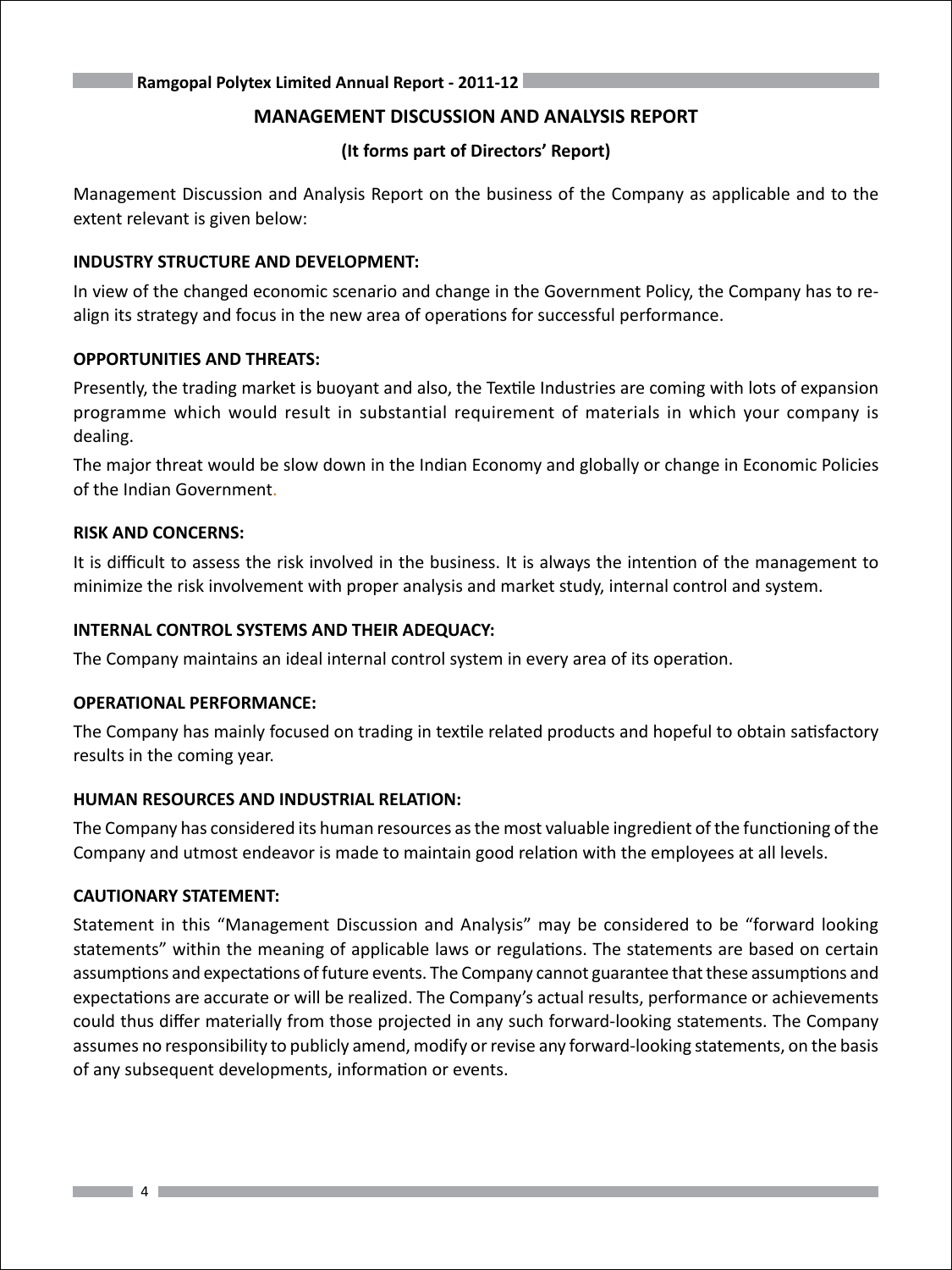### **REPORT ON CORPORATE GOVERNANCE FOR THE YEAR 2011-2012**

### **(As required under the revised Clause49 of the Listing Agreement entered into with the Stock Exchanges)**

### **I. COMPANY'S PHILOSOPHY ON CORPORATE GOVERNANCE:**

Your Company is fully committed to the principal of transparency, integrity and accountability in all spheres of its operations and has been practicing the principles of good corporate governance over the years. In keeping with this commitment, your Company has been uploading fair and ethical business and corporate practices and transparency in its dealings and continuously endeavors to review, strengthen and upgrade its systems and processes so as to bring in transparency and efficiency in its various business segments.

### **II. BOARD OF DIRECTORS:**

The Company has a broad-based Board and meets the "Composition" criteria. As on today, the Board comprised of four Directors.

### **a) Composition of the Board of Directors is as follows:**

- Mr. Sanjay Jatia<br>Mr. Sarwan Lihala
- **Director Executive / Non- Executive / Independent** Mr. Mohanlal Jatia Chairman – Non Executive Mr. Sarwan Lihala **Non-Executive – Independent**<br>Mr. Hari Attal Non-Executive – Independent Non-Executive – Independent

All the Directors on the Board are Non-Executive.

The names and categories of the Directors on the Board, their attendance at Board Meetings during the year and at last Annual General Meeting and also the number of Directorship and Committee membership held by them in other Companies are given below:

| Name of the Director        | Category           | Attendance<br><b>Particulars</b> |                    | Company as on 31.03.12 |                                 | No. of Directorships and Committee Membership/<br>Chairmanship in other Indian Public Limited |
|-----------------------------|--------------------|----------------------------------|--------------------|------------------------|---------------------------------|-----------------------------------------------------------------------------------------------|
|                             |                    | <b>Board</b><br><b>Meeting</b>   | Last<br><b>AGM</b> | Other<br>Directorship  | Committee<br><b>Memberships</b> | Committee<br><b>Chairmanships</b>                                                             |
| Mr. Mohanlal Jatia          | C & NED            | 6                                | Yes                |                        |                                 |                                                                                               |
| Mr. Sanjay Jatia            | <b>NED</b>         | 6                                | Yes                | 3                      | 2                               |                                                                                               |
| Mr. Sarwan Lihala           | <b>NE &amp; ID</b> | 6                                | Yes                |                        |                                 |                                                                                               |
| Mr. Ayushya Vardhen Lihala* | <b>NE &amp; ID</b> | 6                                | No                 |                        |                                 |                                                                                               |
| Mr. Hari Attal**            | NE&ID              | $\overline{\phantom{0}}$         | ΝA                 |                        |                                 |                                                                                               |

C – Chairman, NED – Non Executive Director, NE & ID – Non Executive & Independent Director.

\*resigned as Director w.e.f. 18th April, 2012

\*\*Appointed as Additional Director w.e.f. 18th April, 2012

Only three committees viz. the "Audit Committee", and the "Shareholders'/Investor' Grievance/Share Transfer Committee" and the "Remuneration Committee" have been Considered.

No payment has been made to any director during the year.

### **b) Meetings of the Board of Directors:**

During the Financial year 2011-2012, 6 Board Meetings were held on the following dates: 30/05/2011, 20/07/2011, 13/08/2011, 14/11/2011, 14/02/2012 and 27/03/2012.

### **III. AUDIT COMMITTEE:**

Presently, the Committee consists of Chairman Mr. Sarwan Kumar Lihala, Mr. Hari Attal and Mr. Sanjay Jatia, and all of them are Non Executive directors and have knowledge of finance, accounts, company law etc. The quorum for Audit Committee meeting is of minimum two members. As on 18/04/2012, Mr. Ayushya Vardhen Lihala has resigned from the Directorship of the Company.

The broad terms of reference of Audit Committee are in accordance with the prescribed guidelines as set out in the Listing Agreement with the Stock Exchanges that inter alia, include overseeing financial reporting processes, reviewing the financial statements, quarterly, half yearly/annual financial results and adequacy of internal control systems, discussion with the Auditors on any significant findings etc.

During the year under review, four meeting of the Audit Committee were held, the dates being 30/05/2011, 13/08/2011, 14/11/2011 and 14/02/2012. All the Committees members were present at all the meetings.

### **IV. REMUNERATION COMMITTEE:**

None of the Directors are drawing any remuneration; hence, the Company has not formed Remuneration Committee.

### **V. SHAREHOLDERS'/INVESTORS' GRIEVANCE & SHARE TRANSFER COMMITTEE:**

Presently, the Committee consists of Mr. Mohanlal Jatia, Chairman, Mr. Sanjay Jatia and Mr. Sarwan Kumar Lihala.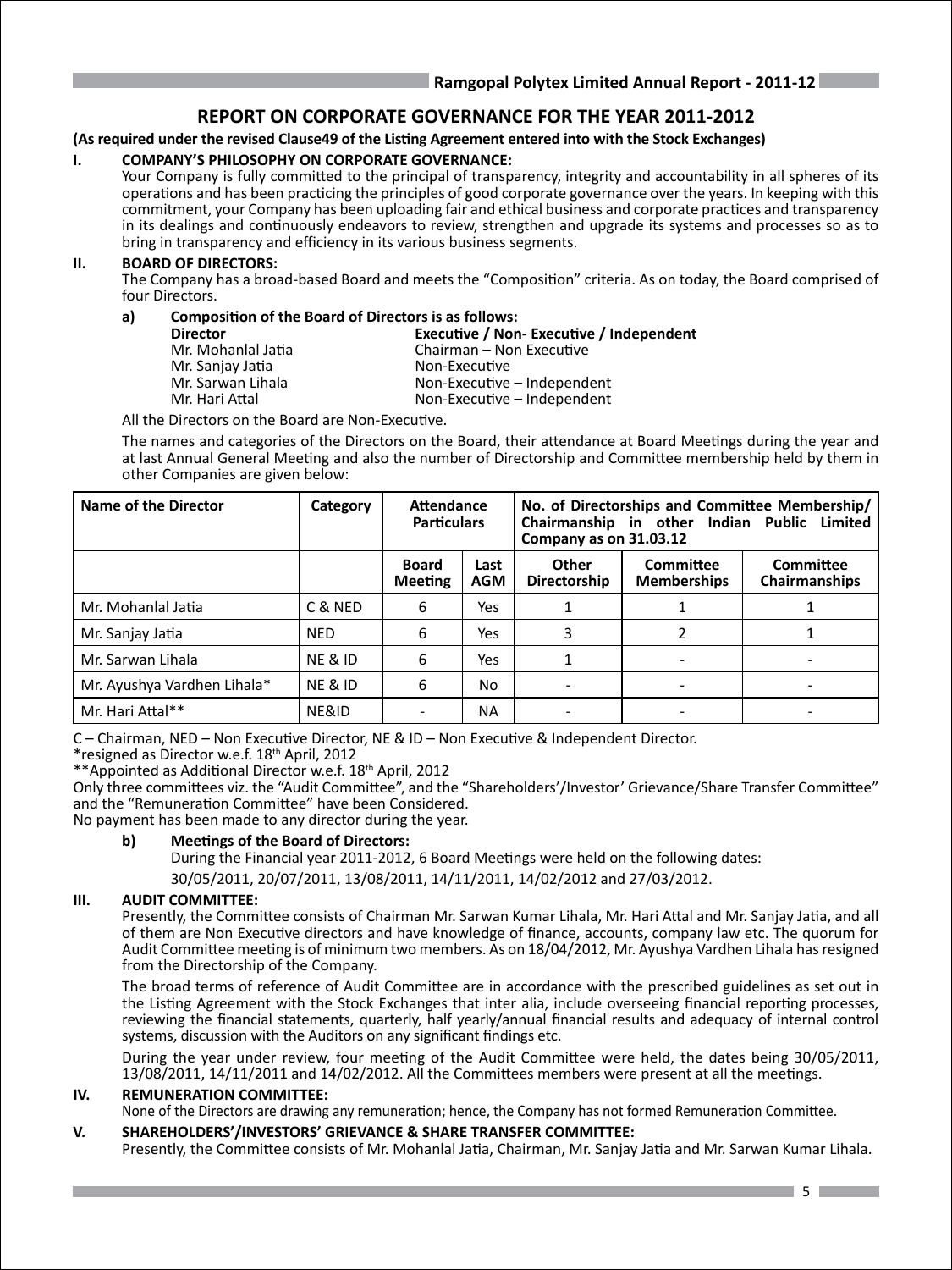The Committee would specifically look into the redressal of the shareholders' complaints in respect of all matters including transfer of shares, non-receipt of Annual Report, non-receipt of declared dividends, dematerialization of shares and investor's complaints etc.

The complaints received and replied to the satisfaction of shareholders during the year under review. There were no outstanding complaints as on today.

The Committee met 2 times during the year under review and all the Committees members were present at all the meetings.

### **VI. GENERAL BODY MEETINGS :**

Details of the last three Annual General Meetings of the Company were held as under:

| <b>Financial Year</b> | AGM/EGM | Day, Date & Time                                              | <b>Venue</b>                                                                                 |
|-----------------------|---------|---------------------------------------------------------------|----------------------------------------------------------------------------------------------|
| 2008-2009             | AGM     | Wednesday,<br>30th September, 2009<br>at 2.00 P.M             | Plot No. 2, Amgaon Industrial Estate,<br>Taluka Talasari, Dist: Thane,<br>Maharashtra, India |
| 2009-2010             | AGM     | Thursday,<br>30 <sup>th</sup> September, 2010<br>at 11.00 A.M | Plot No. 2, Amgaon Industrial Estate,<br>Taluka Talasari, Dist: Thane,<br>Maharashtra, India |
| 2010-2011             | AGM     | Friday,<br>30 <sup>th</sup> September 2011<br>at 11.30 A.M    | Plot No. 2, Amgaon Industrial Estate,<br>Taluka Talasari, Dist: Thane,<br>Maharashtra, India |

### **Postal Ballot :**

During the Financial year 2010-2011, the Company had conducted postal ballot on 14th February, 2012 under the Companies (Passing of Resolution by Postal Ballot) Rules, 2001. Ms Geeta K. Sheth, Company Secretary, was appointed as Scrutinizer for overseeing Postal Ballot process.

The following resolutions were passed with requisite majority:

| Date of declaration of the<br>Result of postal ballot | <b>Particulars of Special Resolution</b>                                                                                                                                                     | % of votes cast in favour of<br>resolution |
|-------------------------------------------------------|----------------------------------------------------------------------------------------------------------------------------------------------------------------------------------------------|--------------------------------------------|
| 23/03/2012                                            | i) Shifting of Registered Office<br>ii) Authorising Board of Directors to make<br>loan to bodies corporate in excess of<br>limits prescribe under Section 372A<br>of the Companies Act, 1956 | 99.98<br>99.93                             |

### **VII. DISCLOSURES :**

- a) There are no materially significant related party transactions made by the Company with its Promoters, Directors or Management, their relatives, etc. that may have potential conflict with the interests of the Company at large. Transactions with related parties during the period are disclosed in the Annual Report, in accordance with the requirements of Accounting Standard AS-18.
- b) During the last three years/period, there were no strictures or penalties imposed by either SEBI or the Stock Exchanges or any statutory authority for non-compliance of any matter related to the capital markets.

### **VIII. MEANS OF COMMUNICATION:**

The results were communicated to all the Stock Exchanges whereby the Company's shares are listed, as soon as the same are approved and taken on record by the Board of Directors of the Company. The results are not sent individually to the shareholders.

The Management Discussion and Analysis Report forms part of the Directors' Report.

### **IX. GNERAL SHAREHOLDERS INFORMATION :**

| <b>AGM: Date and Time</b><br>Venue                                                                                                                                                                                                         | 29th September, 2012 at 11.00 A.M.<br>House No. 1249, Bhandari Chowk, Bhandari Compound,<br>Narpoli Village, Bhiwandi, Dist: Thane.                                      |
|--------------------------------------------------------------------------------------------------------------------------------------------------------------------------------------------------------------------------------------------|--------------------------------------------------------------------------------------------------------------------------------------------------------------------------|
| <b>Financial Year 2012-2013:</b><br>Financial Year ending<br>-Result for First Quarter ending 30.06.12<br>-Result for Second Quarter ending 30.09.12<br>-Result for Third Quarter ending 31.12.12<br>-Audited Result for the year 31.03.13 | 31 <sup>st</sup> March, 2013<br>Second week of August, 2012<br>Second week of November, 2012<br>Second week of February, 2013<br>On or before 30 <sup>th</sup> May, 2013 |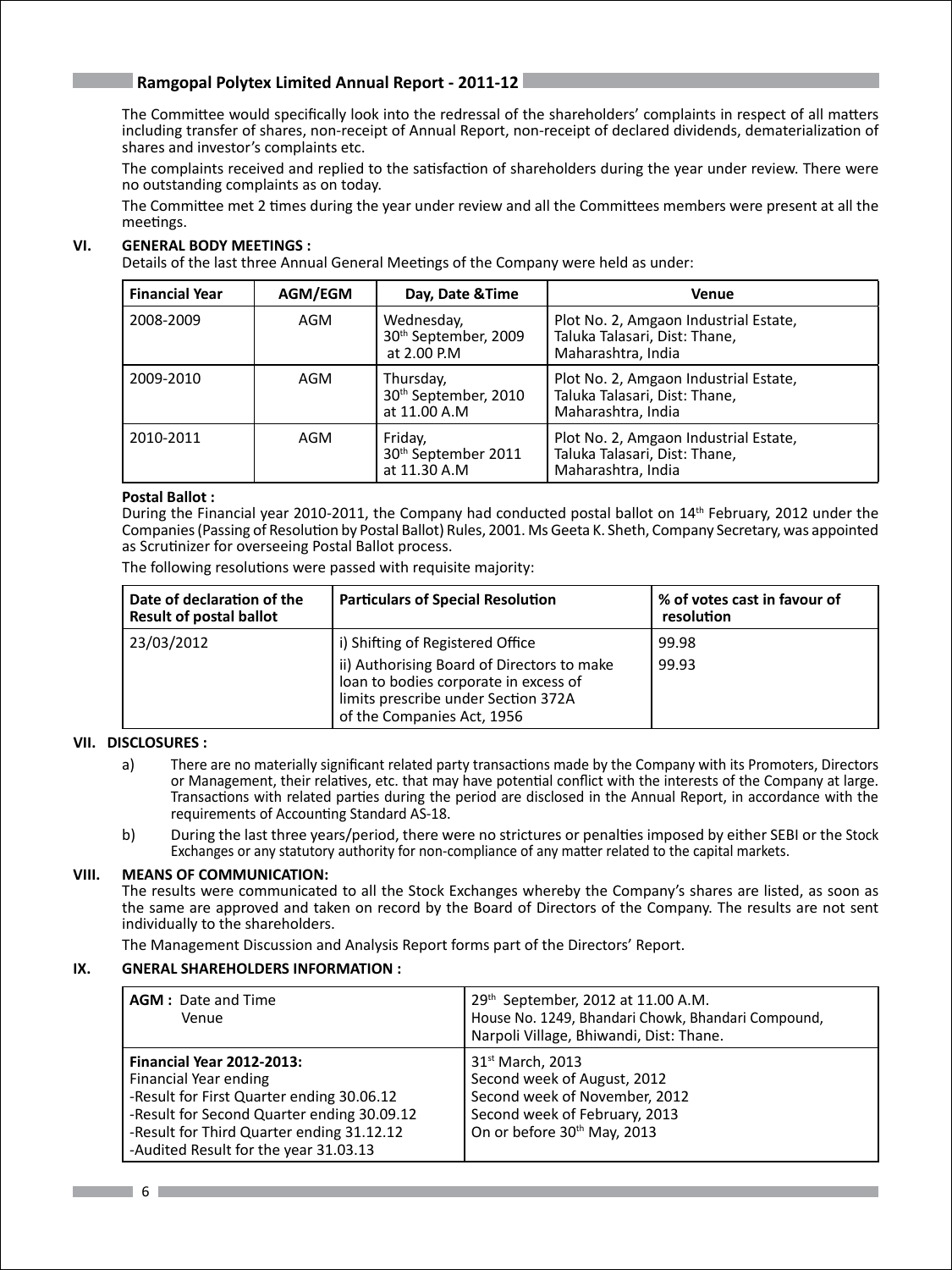| Date of Book Closure                                                                                             | 24.09.2012 to 29.09.2012 (both days inclusive)                                                                                                                                                                                                                    |
|------------------------------------------------------------------------------------------------------------------|-------------------------------------------------------------------------------------------------------------------------------------------------------------------------------------------------------------------------------------------------------------------|
| Dividend Payment Date                                                                                            | Not Applicable                                                                                                                                                                                                                                                    |
| Listing on Stock Exchange                                                                                        | Mumbai, Delhi, Calcutta, Ahmedabad & National Stock<br>Exchange                                                                                                                                                                                                   |
| <b>Stock Code:</b>                                                                                               |                                                                                                                                                                                                                                                                   |
| <b>Bombay Stock Exchange</b>                                                                                     | 514223                                                                                                                                                                                                                                                            |
| National Stock Exchange                                                                                          | <b>RAMGOPOLY</b>                                                                                                                                                                                                                                                  |
| Demat ISIN Numbers in NSDL & CDSL for Equity<br><b>Shares</b>                                                    | INE-A10B01017                                                                                                                                                                                                                                                     |
| Market price Data: High, Low during each<br>month in the financial year 2011-12                                  | As the Company shares were suspended from trading, there<br>was no trading in the shares of the Company.                                                                                                                                                          |
| Registrar and Share Transfer Agents                                                                              | Computronics Financial Services (I) Ltd<br>Office No.1, Mittal Chambers,<br>Nariman Point, Mumbai - 400 021.                                                                                                                                                      |
| Share Transfer System                                                                                            | Share Transfers are registered and return within a period of<br>30 days from the date of receipt, if the documents are clear<br>in all respects.                                                                                                                  |
| Distribution of shareholding & Category-wise<br>distribution                                                     | See table no. 1 & 2                                                                                                                                                                                                                                               |
| De-materialization of shares and liquidity                                                                       | 62.99 % of the Total Shares have been dematerialized.                                                                                                                                                                                                             |
| Outstanding GDRS/ADRS/Warrants or any<br>convertible instruments, conversion date and<br>likely impact on equity | There were no such outstanding instruments as on<br>31st March, 2012                                                                                                                                                                                              |
| <b>Plant Location</b>                                                                                            | Not Applicable                                                                                                                                                                                                                                                    |
| Address for correspondence                                                                                       | Registered Office:<br><b>Greentex Clearing House,</b><br>Godown no B1/2/3,<br>Gosrani Compound, Rehnal village,<br>Bhiwandi<br>Thane-421302<br>or<br>Computronics Financial Services (I) Ltd<br>Office No.1, Mittal Chambers,<br>Nariman Point, Mumbai - 400 021. |

### **Table 1 – Distribution of Shareholding as on 31st March, 2012**

| <b>No. of Equity Shares</b> | No. of Share holders | % of Shareholders | <b>No. of Shares</b> | % of shareholding |
|-----------------------------|----------------------|-------------------|----------------------|-------------------|
| Up to 5,000                 | 21,926               | 94.639            | 41,26,854            | 28.461            |
| 5,001 to 10,000             | 720                  | 3.108             | 5,93,850             | 4.096             |
| 10,001 to 20,000            | 221                  | 0.954             | 3,34,900             | 2.310             |
| 20,001 to 30,000            | 90                   | 0.388             | 2,26,200             | 1.560             |
| 30,001 to 40,000            | 25                   | 0.108             | 89,900               | 0.620             |
| 40,001 to 50,000            | 58                   | 0.250             | 2,78,200             | 1.919             |
| 50,001 to 1,00,000          | 60                   | 0.259             | 4,72,300             | 3.257             |
| 1,00,001 and Above          | 68                   | 0.294             | 83,77,796            | 57.777            |
| <b>TOTAL</b>                | 23,168               | 100.000           | 1,45,00,000          | 100.000           |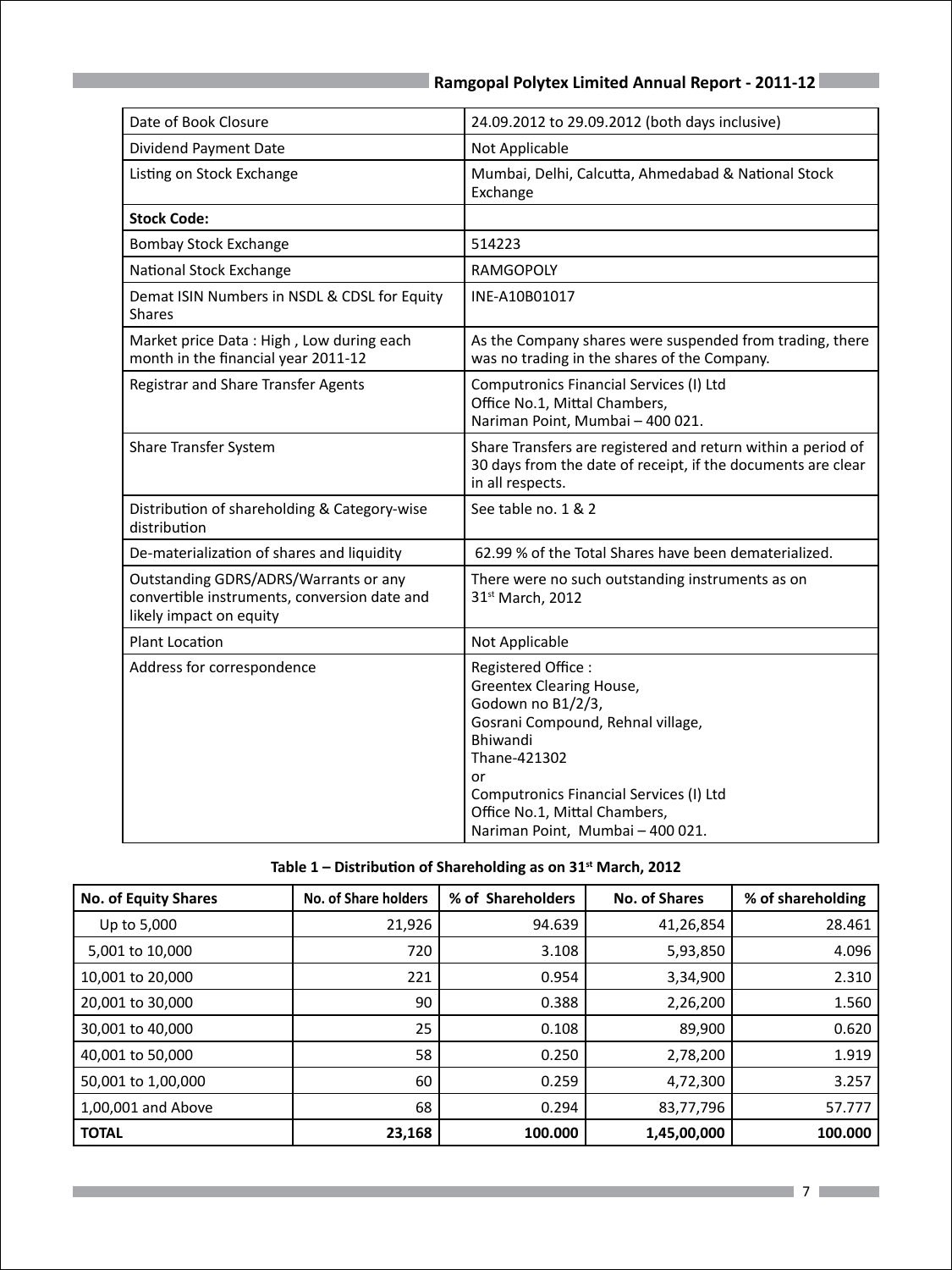| <b>CATEGORY</b>                          | No. of Shares held | % of total shares |
|------------------------------------------|--------------------|-------------------|
| <b>Promoters</b>                         | 19,47,500          | 13.431            |
| Companies Under the Same management      | 45,83,296          | 31.609            |
| Person acting in concert                 |                    |                   |
| Institutional Investors                  | 0                  |                   |
| Mutual Funds                             |                    |                   |
| <b>Bank &amp; Financial Institutions</b> | 81,300             | 0.561             |
| Private Corporate Bodies                 | 4,68,700           | 3.232             |
| <b>Indian Public</b>                     | 59,52,738          | 41.053            |
| NRIS / OCBS                              | 14,66,466          | 10.114            |
| <b>TOTAL</b>                             | 1,45,00,000        | 100.000           |

### **Table 2 - Distribution of Shareholding Pattern as on 31st March, 2012**

### **Auditors' Certificate**

To, The Members of **Ramgopal Polytex Ltd.**

We have examined the compliance of conditions of Corporate Governance by Ramgopal Polytex Ltd. for the year ended 31st March 2012, as stipulate in clause 49 of the Listing Agreement of the said Company with Stock Exchanges in India.

The compliance of conditions of Corporate Governance is the responsibility of the management. Our examination was carried out in accordance with guidance note on certification of the Corporate Governance (As stipulated in clause 49 of the Listing Agreement) issued by the Institute of Chartered Accountants of India and was limited to procedures and implementation thereof, adopted by the Company for ensuring compliance of the conditions of the Corporate Governance. It is neither an audit nor an expression of opinion on the Financial Statements of the Company.

In our opinion and to the best of our information and according to the explanations given to us and the representations made by the Directors and Management, we certify that the Company has complied with the conditions of Corporate Governance as stipulated in the above mentioned Listing Agreement.

We further state that such compliance is neither an assurance to the future viability of the Company nor the efficiency or effectiveness with which the management has conducted the affairs of the Company.

**For RUNGTA & ASSOCIATES Chartered Accountants Firm Registration No. 108888W (PAWANKUMAR RUNGTA)** Date: 30th May, 2012 **Membership No. 42902**

Place: Mumbai **Proprietor**

### **CEO / CFO Certification**

I Sanjay Jatia , Director responsible for the finance function, certify that :

- **(a)** I have reviewed the financial statements, read with the cash flow statement of Ramgopal Polytex
	- Limited for the year ended 31<sup>st</sup> March, 2012 and that to the best of my knowledge and belief, I state that;
	- (i) these statements do not contain any materially untrue statement or omit any material fact or contain statements that may be misleading;
	- (ii) these statements present a true and fair view of the Company's affairs and are in compliance with current accounting standards, applicable laws and regulations.
- **(b)** To the best of my knowledge and belief, there are no transactions entered into by the Company during the year which are fraudulent, illegal or in violation of the Company's code of conduct.
- **(c)** I accept responsibility for establishing and maintaining internal controls for financial reporting. I have evaluated the effectiveness of internal control systems of the Company pertaining to financial reporting and have not noticed any deficiency that need to be rectified or disclosed to the Auditors and the Audit Committee.
- **(d)** During the year under reference-
	- (i) there were no significant changes in the internal control over financial reporting;<br>(ii) on significant changes in accounting policies were made that require disclosure in
	- no significant changes in accounting policies were made that require disclosure in the notes to the financial statements; and
	- (iii) no instance of significant fraud and the involvement therein, if any, of the management or an employee having a significant role in the Company's internal control system over financial reporting, has come to my notice.

**Place – Mumbai Sanjay M** Jatia **Contract Contract Contract Contract Contract Contract Contract Contract Contract Contract Contract Contract Contract Contract Contract Contract Contract Contract Contract Contract Contr** Date – 30<sup>th</sup> May, 2012

**Sd/-**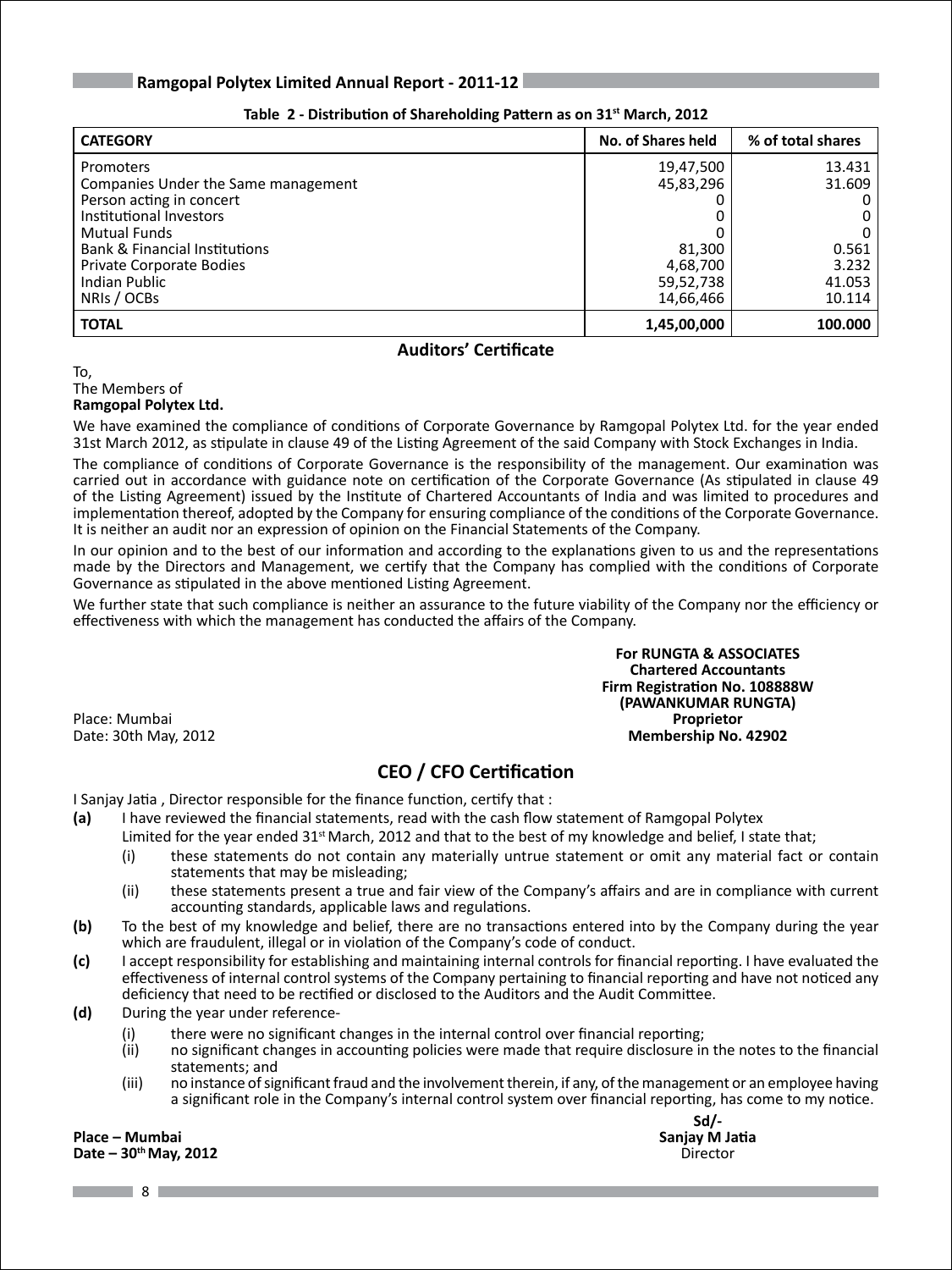### **AUDITORS' REPORT**

### **TO THE MEMBERS OF RAMGOPAL POLYTEX LIMITED**

- 1. We have audited the attached Balance Sheet of **RAMGOPAL POLYTEX LIMITED** as at 31st March, 2012, the Statement of Profit and Loss and the Cash Flow Statement of the Company for the year ended on that date annexed thereto. These Financial Statements are the responsibility of the Company's management. Our responsibility is to express an opinion on these Financial Statements based on our audit.
- 2. We conducted our audit in accordance with auditing standards generally accepted in India. Those Standards require that we plan and perform the audit to obtain reasonable assurance about whether the Financial Statements are free of material misstatement. An audit includes examining, on a test basis, evidence supporting the amounts and disclosures in the Financial Statements. An audit also includes assessing the accounting principles used and significant estimates made by management, as well as evaluating the overall Financial Statements presentation. We believe that our audit provides a reasonable basis for our opinion.
- 3. As required by the Companies (Auditor's Report) Order, 2003 (as amended), issued by the Central Government in terms of Section 227(4A) of the Companies Act, 1956 (hereinafter referred to as the 'Act'), we annex hereto a statement on the matters specified in paragraphs 4 and 5 of the said Order, to the extent applicable.
- 4. Further to our comments in the Annexure referred to in Paragraph (3) above, we report that :
	- a) We have obtained all the information and explanations which to the best of our knowledge and belief were necessary for the purposes of our audit ;
	- b) In our opinion, proper books of account as required by law have been kept by the Company so far as appears from our examination of those books;
	- c) The Balance Sheet, the Statement of Profit and Loss and the Cash Flow Statement dealt with by this report are in agreement with the books of account;
	- d) In our opinion, the Balance Sheet, the Statement of Profit and Loss and the Cash Flow Statement dealt with by this report comply with the Accounting Standards referred to in sub-section (3C) of Section 211 of the Act, to the extent applicable;
	- e) On the basis of written representations received from the Directors and taken on record by the Board of Directors, none of the Directors is disqualified as on  $31<sup>st</sup>$  March, 2012 from being appointed as a director of the Company under clause (g) of sub-section (1) of Section 274 of the Act;
	- f) In our opinion and to the best of our information and according to the explanations given to us, the said Financial Statements read together with notes thereon, particularly, Note No. 22.11 regarding appointment of Company Secretary, give the information required by the Act, in the manner so required and give a true and fair view in conformity with the accounting principles generally accepted in India:
		- i. In the case of the Balance Sheet, of the state of affairs of the Company as at  $31<sup>st</sup>$  March, 2012;
		- ii. In the case of the Statement of Profit and Loss, of the profit of the Company for the year ended on that date; and
		- iii. In the case of the Cash Flow Statement, of the cash flows for the year ended on that date.

For **RUNGTA & ASSOCIATES Chartered Accountants (Registration No. 108888W**)

**(PAWANKUMAR RUNGTA) Dated: 30th May, 2012 Membership No. 42902**

**Place : Mumbai Proprietor**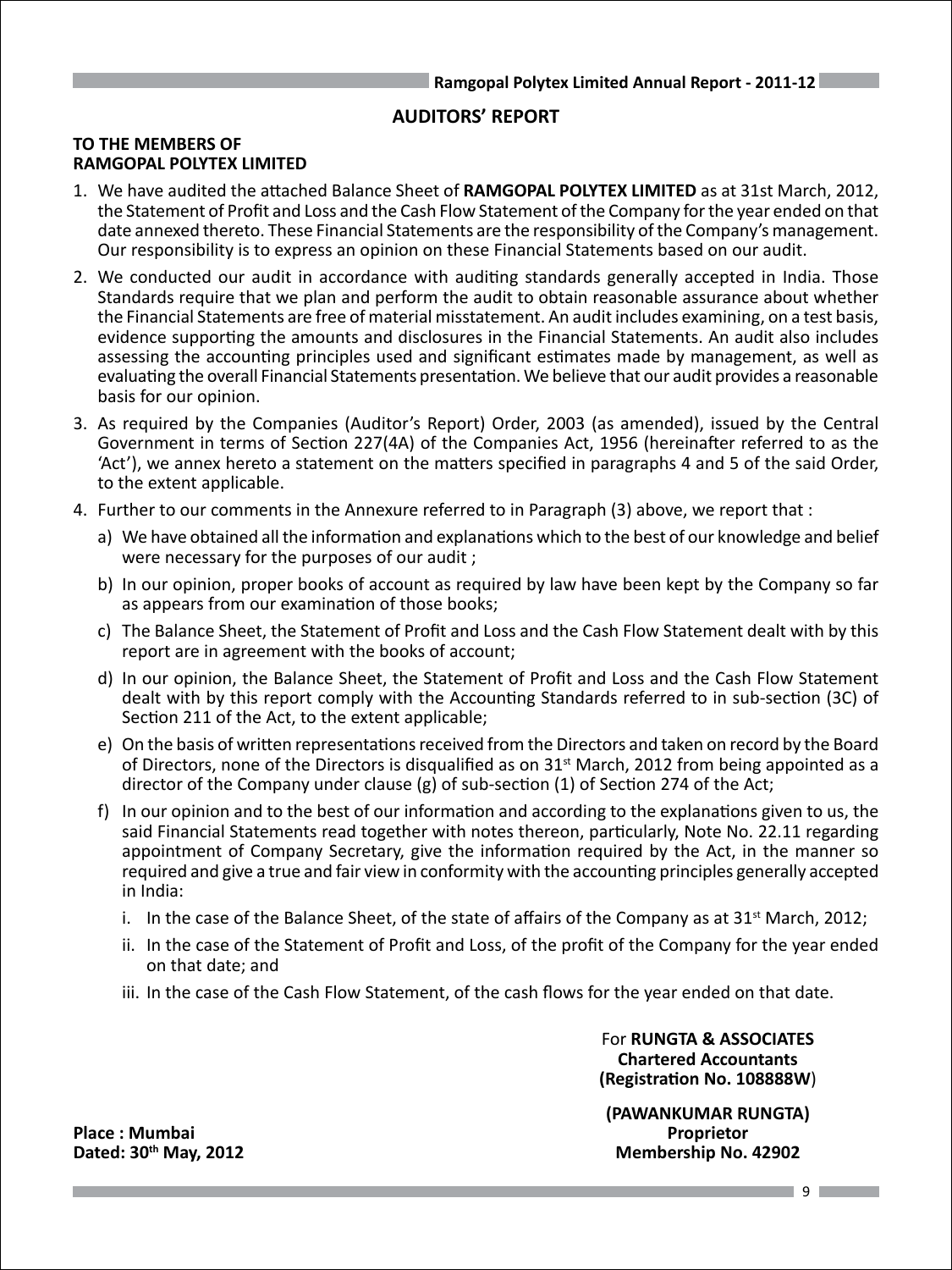### **ANNEXURE TO THE AUDITORS' REPORT**

(Referred to in Paragraph (3) of Auditors' Report of even date on the Financial Statements of Ramgopal Polytex Limited for the year ended as on  $31<sup>st</sup>$  March, 2012.)

On the basis of such checks as we considered appropriate and according to the records of the Company, information and explanations given to us during the course of our audit, we state that:

- 1) (a) The Company has maintained proper records showing full particulars including quantitative details and situation of fixed assets.
	- (b) As explained, the fixed assets have been physically verified by the management in accordance with the phased programme of verification adopted by the Company. In our opinion, the frequency of verification is reasonable considering the size of the Company and nature of its fixed assets. As informed, no material discrepancies were noticed on such verification.
	- (c) No substantial part of the fixed assets has been disposed off by the Company during the year.
- 2) (a) The inventory of trading goods has been physically verified by the management at reasonable intervals during the year.
	- (b) The procedures of physical verification of the inventory followed by the management are reasonable and adequate in relation to the size of the Company and the nature of its business.
	- (c) The Company is maintaining proper records of inventory. The discrepancies noticed on physical verification of inventory as compared to book records have been properly dealt with in the books of account.
- 3) (a) The Company has not taken, secured or unsecured, loans from companies covered in the register maintained under Section 301 of the Act.
	- (b) The Company has granted unsecured loans to two companies covered in the register maintained under Section 301 of the Act. The maximum amount involved during the year was Rs.13,15,54,669 and year end balance of the said loan was Rs. 11,94,29,844. The terms and conditions of the same are prima facie, not prejudicial to the interest of the Company. As the repayment and interest payment dates have not been stipulated, we are unable to comment whether those have been repaid / paid as stipulated.
	- (c) The Company has not taken / granted, secured or unsecured, loans from / to firms or other parties listed in the said register.
- 4) There is an adequate internal control system commensurate with the size of the Company and the nature of its business for purchase of inventory, fixed assets and with regard to sale of goods. During the course of our audit, we have not observed any continuing failure to correct major weaknesses in the internal controls system.
- 5) During the year, the Company has not entered into any contract or arrangement that was required to be entered in the register required to be maintained under Section 301 of the Act.
- 6) The Company has not accepted any deposits from the public as per the directives issued by the Reserve Bank of India and the provisions of Sections 58A & 58AA or any other relevant provisions of the Act, and the rules framed there under, where applicable.
- *7) The Company does not have any formal internal auditsystem. However, as explained effective internal control is being exercised departmentally.*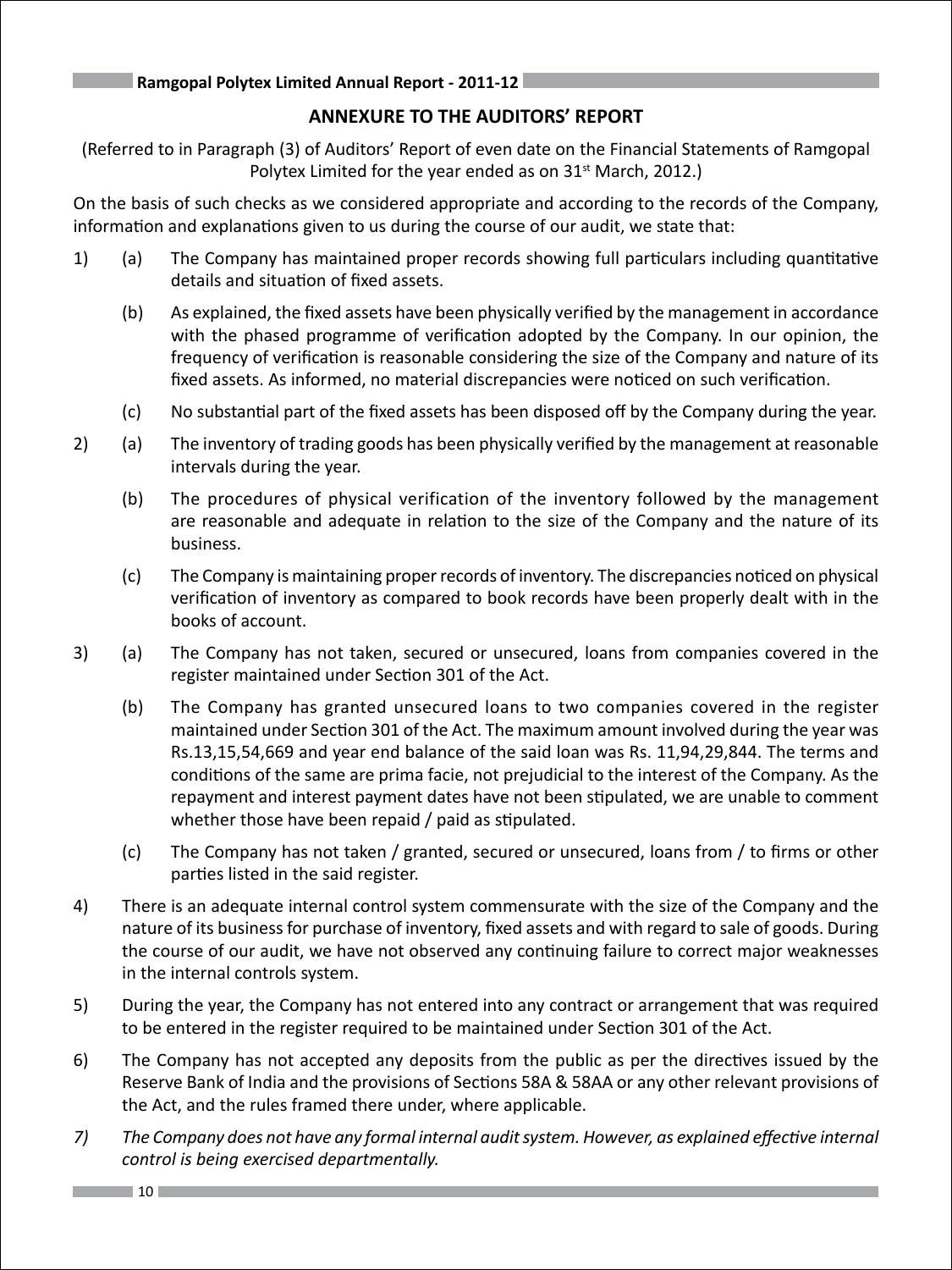- 8) (a) According to the records of the Company, the Company is regular in depositing undisputed statutory dues including Provident Fund, Investors Education and Protection Fund, Employees' State Insurance, Income Tax, Wealth Tax, Sales Tax, Service Tax, Custom Duty, Excise Duty, Cess and other material statutory dues with the appropriate authorities to the extent applicable. According to the information and explanations given to us, there are no undisputed amounts outstanding as at the year end for a period of more than six months from the date they became payable, *except in case of Investors Education and Protection Fund of Rs.4, 21,377 and Sales Tax of Rs. 6,56,422.*
	- (b) According to the information and explanations given to us, there are no dues of Income Tax, Wealth Tax, Service Tax, and Cess which have not been deposited on account of any dispute. Dues in respect of Sales Tax, and Customs & Excise Duty not deposited on account of disputes are as follows:

| Name of statute   | <b>Nature of dues</b> | <b>Amount</b> | Period to which | Forum where dispute  |
|-------------------|-----------------------|---------------|-----------------|----------------------|
|                   |                       | Rs.           | amount pertains | is pending           |
| Sales Tax         | Sales Tax             | 60,08,863     | 1999-2000       | The Deputy           |
|                   |                       |               |                 | Commissioner of      |
|                   |                       |               |                 | Sales tax (Appeals), |
|                   |                       |               |                 | Palghar, Thane.      |
| Central Excise &  | Customs &             | 7,81,33,551   | 1996-1999       | The Commissioner     |
| Customs Act, 1944 | <b>Excise Duty</b>    |               |                 | of Central Excise    |
|                   |                       |               |                 | (Appeals)            |

- 9) The Company's accumulated losses as at the end of the financial year are less than 50% of its net worth. The Company has not incurred any cash losses in the current as well as in the immediately preceding financial year.
- 10) The Company has kept adequate records of its transactions and contracts in respect of dealing in shares and securities and timely entries have been made therein. The shares, securities, debentures and other investments have been held in the name of the Company.
- 11) According to the information and explanations given to us, the Company has not given any guarantee for loans taken by others from banks or financial institutions.
- 12) According to the information and explanations given to us and on an overall examination of the Cash Flows of the Company, we report that no funds have been raised on short-term basis.
- 13) To the best of our knowledge and belief and according to the information and explanations given to us, during the year, no fraud on or by the Company has been noticed or reported to/by us during the course of our audit.

 **For RUNGTA & ASSOCIATES Chartered Accountants Firm Registration No. 108888W**

 **(PAWANKUMAR RUNGTA) Date:** 30th May, 2012 **Membership No. 42902**

**Place :** Mumbai **Proprietor**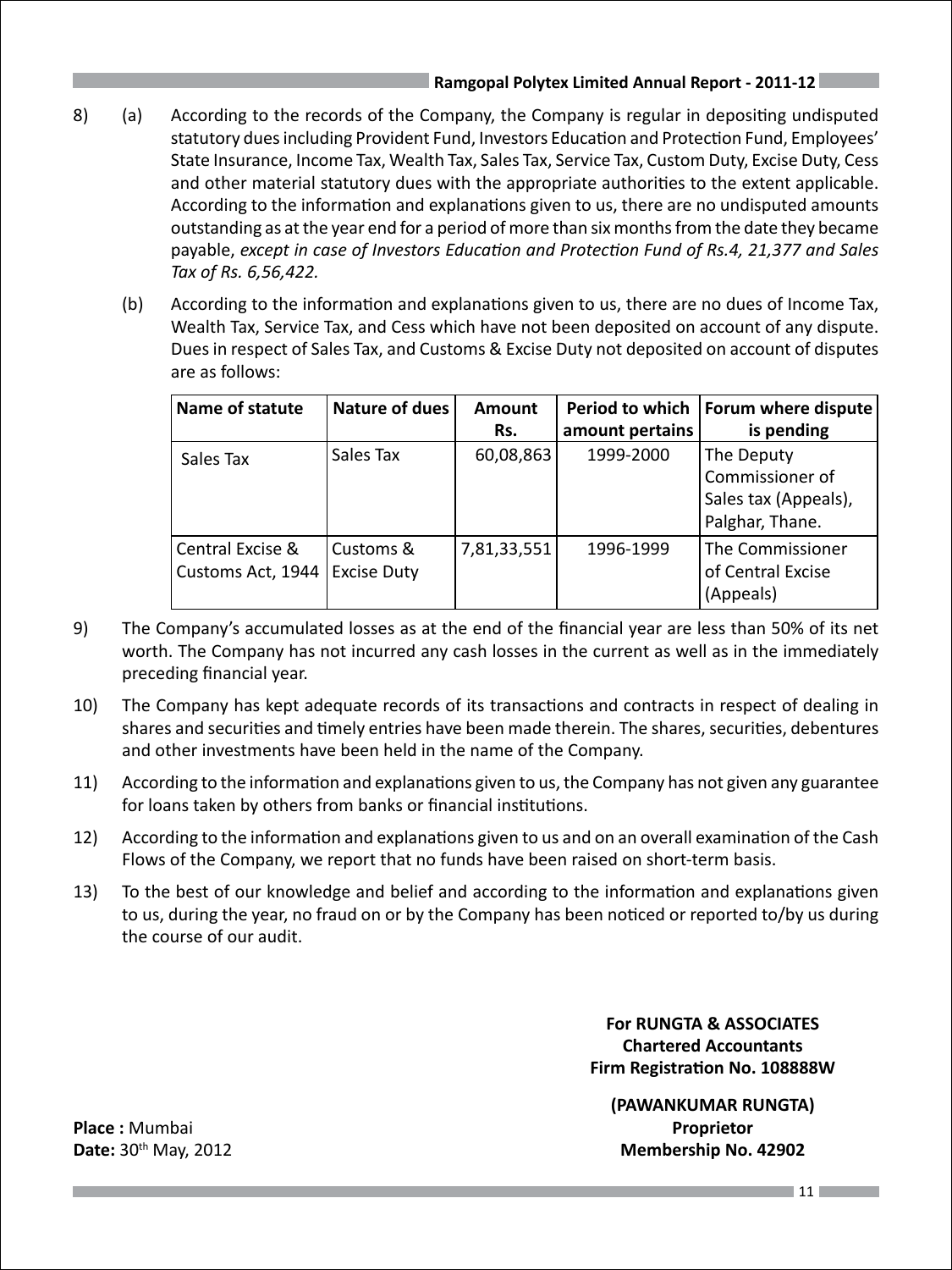### **BALANCE SHEET AS AT 31ST MARCH, 2012**

|                                                                                                               |              | <b>AS AT</b><br><b>NOTES</b><br>31.03.2012 | AS AT<br>31.03.2011 |
|---------------------------------------------------------------------------------------------------------------|--------------|--------------------------------------------|---------------------|
|                                                                                                               |              | (Rupees)                                   | (Rupees)            |
| <b>EQUITY AND LIABILITIES</b>                                                                                 |              |                                            |                     |
| <b>SHAREHOLDERS' FUNDS</b>                                                                                    |              |                                            |                     |
| <b>Share Capital</b>                                                                                          |              | $\overline{2}$<br>143,963,500              | 143,963,500         |
| <b>Reserves and Surplus</b>                                                                                   |              | 3<br>42,291,952                            | 39,094,311          |
| <b>NON CURRENT LIABILITIES</b>                                                                                |              |                                            |                     |
| Long Term Provisions                                                                                          |              | 588,867<br>4                               | 751,974             |
| <b>CURRENT LIABILITIES</b>                                                                                    |              |                                            |                     |
| <b>Trade Payables</b>                                                                                         |              | 5<br>1,517,227                             | 1,336,603           |
| <b>Other Current Liabilities</b>                                                                              |              | 6<br>1,823,436                             | 2,497,732           |
| <b>Short Term Provisions</b>                                                                                  |              | $\overline{7}$<br>183,335                  | 25,962              |
|                                                                                                               | <b>TOTAL</b> | 190,368,317                                | 187,670,082         |
| <b>ASSETS</b>                                                                                                 |              |                                            |                     |
| <b>NON CURRENT ASSETS</b>                                                                                     |              |                                            |                     |
| <b>Fixed Assets</b>                                                                                           |              |                                            |                     |
| <b>Tangible Assets</b>                                                                                        |              | 8<br>2,832,717                             | 3,565,072           |
| Non Current Investments                                                                                       |              | 9<br>2,000,000                             | 2,148,708           |
| <b>Deferred Tax Assets</b>                                                                                    |              | 9,369,000<br>10                            | 11,418,254          |
| Long Term Loans & Advances                                                                                    |              | 11<br>1,229,645                            | 855,884             |
| <b>CURRENT ASSETS</b>                                                                                         |              |                                            |                     |
| <b>Trade Receivables</b>                                                                                      |              | 12<br>460,400                              | 2,142,675           |
| <b>Cash and Bank Balances</b>                                                                                 |              | 13<br>764,735                              | 1,726,867           |
| Short Term Loans & Advances                                                                                   |              | 163,782,780<br>14                          | 160,004,658         |
| <b>Other Current Assets</b>                                                                                   |              | 15<br>9,929,040                            | 5,807,964           |
|                                                                                                               | <b>TOTAL</b> | 190,368,317                                | 187,670,082         |
| Notes forming part of the Financial Statements                                                                |              | 1 to 22                                    |                     |
| As per our attached report of even date<br><b>For RUNGTA &amp; ASSOCIATES</b><br><b>Chartered Accountants</b> |              | On Behalf of the Board of Directors        |                     |

**Place :** Mumbai **Dated:** 30th May, 2012

**(PAWAN KUMAR RUNGTA) (MOHANLAL JATIA) (SANJAY JATIA) Proprietor Director Director Director Director**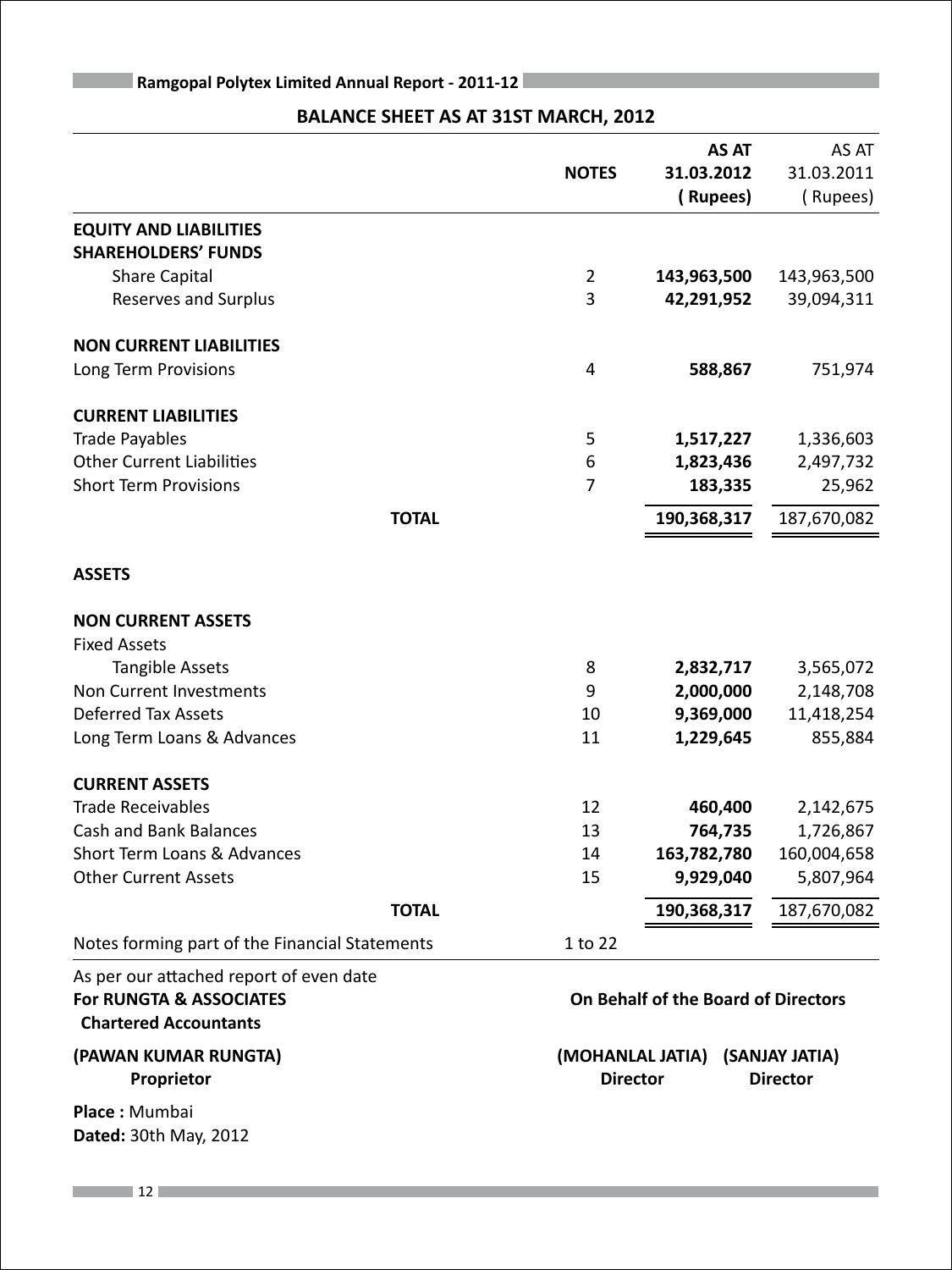|                                                                                              |              | <b>Current</b>   | Previous         |
|----------------------------------------------------------------------------------------------|--------------|------------------|------------------|
|                                                                                              | <b>NOTES</b> | Year<br>(Rupees) | Year<br>(Rupees) |
| <b>REVENUE</b>                                                                               |              |                  |                  |
| Revenue from Operations                                                                      | 16           | 20,759,855       | 105,096,616      |
| Other Income                                                                                 | 17           | 19,739,427       | 12,928,743       |
|                                                                                              |              | 40,499,282       | 118,025,359      |
| <b>EXPENSES</b>                                                                              |              |                  |                  |
| Purchase of Stock in Trade                                                                   |              | 20,976,332       | 4,332,331        |
| Changes in Inventories of Traded Goods                                                       | 18           |                  | 95,341,237       |
| <b>Employee Benefits Expense</b>                                                             | 19           | 1,923,259        | 2,246,616        |
| <b>Finance Cost</b>                                                                          | 20           |                  | 30,249           |
| Depreciation and Amortisation Expenses                                                       | 8            | 395,359          | 506,836          |
| <b>Other Expenses</b>                                                                        | 21           | 10,717,437       | 14,792,335       |
|                                                                                              |              | 34,012,387       | 117,249,604      |
| Profit before tax                                                                            |              | 6,486,895        | 775,755          |
| Tax Expenses:                                                                                |              |                  |                  |
| Current (MAT)                                                                                |              | (1, 240, 000)    | (145,000)        |
| Deferred Tax                                                                                 |              | (2,049,254)      | (251, 218)       |
| Profit for the year                                                                          |              | 3,197,641        | 379,537          |
| <b>Basic and Diluted Earnings per Equity Share</b><br>(Face Value of Rs.10 per Equity Share) | 22.4         | 0.22             | 0.03             |
| Notes forming part of the Financial Statements                                               | 1 to 22      |                  |                  |

### **STATEMENT OF PROFIT AND LOSS FOR THE YEAR ENDED 31ST MARCH, 2012**

| As per our attached report of even date<br>For RUNGTA & ASSOCIATES<br><b>Chartered Accountants</b> | On Behalf of the Board of Directors                                      |
|----------------------------------------------------------------------------------------------------|--------------------------------------------------------------------------|
| (PAWAN KUMAR RUNGTA)<br>Proprietor                                                                 | (MOHANLAL JATIA)<br>(SANJAY JATIA)<br><b>Director</b><br><b>Director</b> |
| <b>Place:</b> Mumbai<br><b>Dated: 30th May, 2012</b>                                               |                                                                          |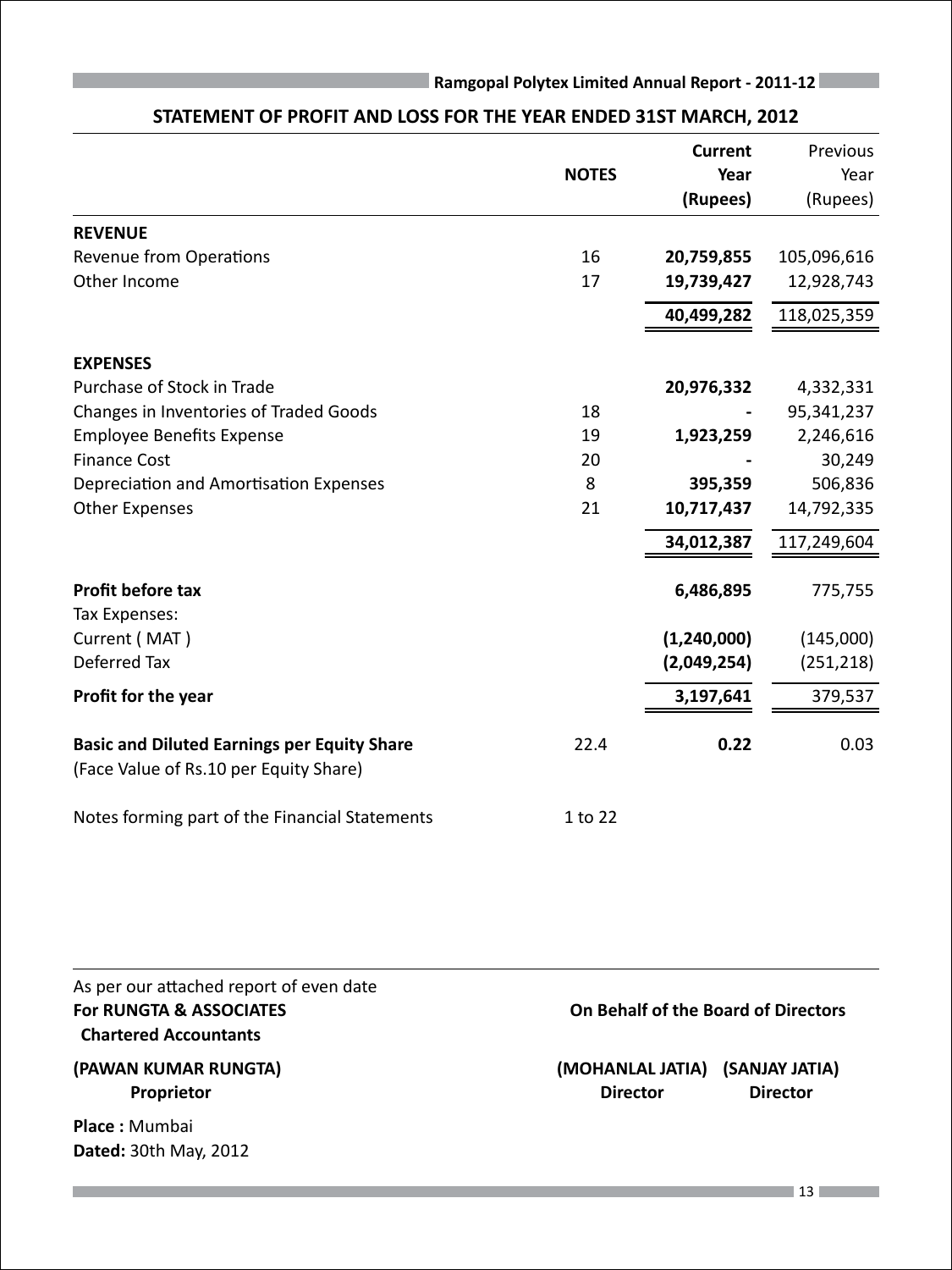|    |                                                                                               |                                     | <b>Current Year</b><br>(Rupees)     | Previous Year<br>(Rupees)         |
|----|-----------------------------------------------------------------------------------------------|-------------------------------------|-------------------------------------|-----------------------------------|
| А. | <b>CASH FLOW FROM OPERATING ACTIVITIES</b>                                                    |                                     |                                     |                                   |
|    | Net Profit before Tax<br>Adjustments for:                                                     |                                     | 6,486,895                           | 775,755                           |
|    | Depreciation and amortisation                                                                 |                                     | 395,359                             | 506,836                           |
|    | Interest Income                                                                               |                                     | (16, 227, 604)                      | (11, 203, 490)                    |
|    | <b>Finance Cost</b>                                                                           |                                     |                                     | 30,249                            |
|    | Sundry Balances Written off (Net)                                                             |                                     | 894,712                             | 1,598,765                         |
|    | Excess Provision and Sundry Balances Written Back                                             |                                     |                                     | (483, 595)                        |
|    | Loss on Sale of Long Term Investments                                                         |                                     | 113,712                             |                                   |
|    | Loss on Sale of Fixed Assets                                                                  |                                     | 348,330                             | 765,767                           |
|    | <b>Operating Profit/(Loss) before Working Capital Changes</b><br>Movements in Working Capital |                                     | (7,988,596)                         | (8,009,713)                       |
|    | Trade & Other Receivables                                                                     |                                     | 997,857                             | 54,865,603                        |
|    | Inventories                                                                                   |                                     |                                     | 95,341,237                        |
|    | Trade and Other Payables                                                                      |                                     | (499,406)                           | (78,364,575)                      |
|    | <b>Cash Generated from/(used in) Operations</b>                                               |                                     | (7, 490, 145)                       | 63,832,552                        |
|    | Direct Taxes (paid) / refunds                                                                 |                                     | (1,613,761)                         | 9,156,005                         |
|    | Net cash from/(used in) Operating Activities                                                  | (A)                                 | (9, 103, 906)                       | 72,988,557                        |
| В. | <b>CASH FLOW FROM INVESTING ACTIVITIES</b>                                                    |                                     |                                     |                                   |
|    | <b>Purchase of Fixed Assets</b>                                                               |                                     | (30, 934)                           | (321, 323)                        |
|    | Sale of Fixed Assets                                                                          |                                     | 19,600                              | 524,444                           |
|    | Sale of Long Term Investments                                                                 |                                     | 34,996                              |                                   |
|    | Loans to Companies and Others                                                                 |                                     | (7,924,972)                         | (74, 688, 476)                    |
|    | <b>Interest Received</b>                                                                      |                                     | 16,227,604                          | 11,203,490                        |
|    | Net cash from/(used in ) Investing Activities                                                 | (B)                                 | 8,326,294                           | (63, 281, 865)                    |
| C. | <b>CASH FLOW FROM FINANCING ACTIVITIES</b>                                                    |                                     |                                     |                                   |
|    | Repayment of Long Term Borrowings                                                             |                                     |                                     | (282, 301)                        |
|    | Repayment of Short Term Borrowings                                                            |                                     |                                     | (8, 761, 255)                     |
|    | <b>Finance Cost Paid</b>                                                                      |                                     |                                     | (30, 249)                         |
|    | Net cash used in Financing Activities                                                         | (C)                                 |                                     | (9,073,805)                       |
|    | Net Increase / (Decrease) in Cash & Cash Equivalents                                          | $(A + B + C)$                       | (777, 612)                          | 632,887                           |
|    | <b>Cash &amp; Cash Equivalents (Opening Balance)</b>                                          |                                     | 1,187,629                           | 554,742                           |
|    | <b>Cash &amp; Cash Equivalents (Closing Balance)</b>                                          |                                     | 410,017                             | 1,187,629                         |
|    | Notes: 1) Figures in brackets represent outflows.                                             |                                     |                                     |                                   |
|    | 2) Previous year's figures have been regrouped to                                             |                                     |                                     |                                   |
|    | conform with those of the current year.                                                       |                                     |                                     |                                   |
|    | 3) Cash & Cash equivalents include :                                                          |                                     |                                     |                                   |
|    | a) Cash in Hand<br>b) Balance with Scheduled Banks in Current Accounts                        |                                     | 290,260<br>119,757                  | 269,605<br>918,024                |
|    | (Excluding Balance in Unpaid Dividend and Margin Money Accounts)                              |                                     |                                     |                                   |
|    | As per our attached report of even date                                                       |                                     |                                     |                                   |
|    | <b>For RUNGTA &amp; ASSOCIATES</b>                                                            |                                     | On behalf of the Board of Directors |                                   |
|    | <b>Chartered Accountants</b>                                                                  |                                     |                                     |                                   |
|    |                                                                                               |                                     |                                     |                                   |
|    | (PAWAN KUMAR RUNGTA)<br>Proprietor                                                            | (MOHANLAL JATIA)<br><b>Director</b> |                                     | (SANJAY JATIA)<br><b>Director</b> |

### **CASH FLOW STATEMENT FOR THE YEAR ENDED 31ST MARCH, 2012**

**PLACE :** Mumbai **DATED :** 30th May, 2012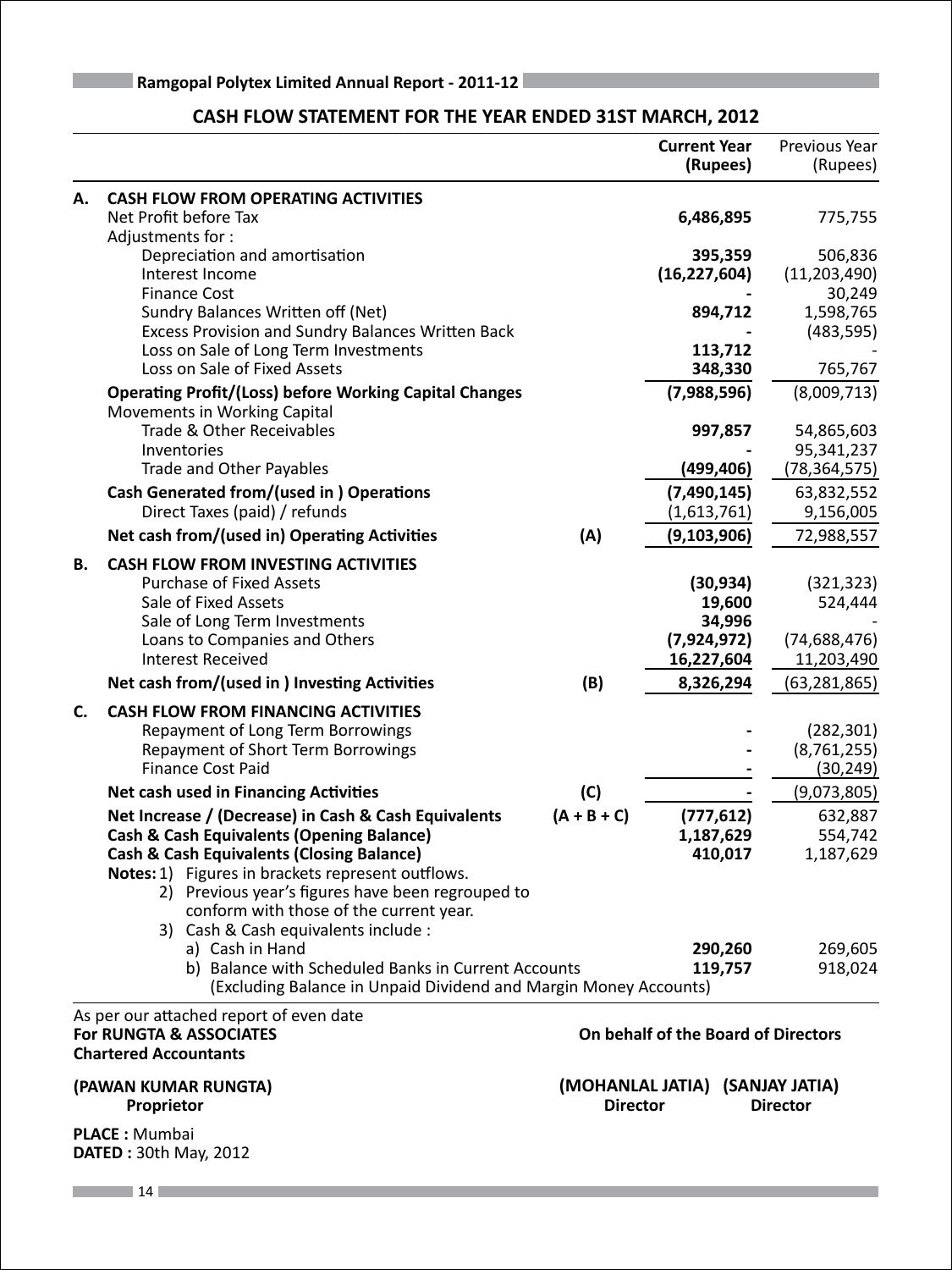### **NOTES FORMING PART OF THE FINANCIAL STATEMENTS FOR THE** YEAR ENDED 31<sup>ST</sup> MARCH, 2012

### **NOTE '1'**

### **Summary of Significant Accounting Policies**

### A. **General :**

- i) The financial statements are prepared under the historical cost convention, in accordance with the mandatory Accounting Standards and on the accounting principle of a going concern. All expenses and income to the extent considered payable and receivable, respectively, unless specifically stated to be otherwise, are accounted for on an accrual basis.
- ii) Interest receivable on customers' overdue bills is consistently accounted for on cash basis, as the quantum of income thereof cannot be determined with reasonable certainty.
- iii) Sales are net of credit notes issued for claims and damages relating to earlier years but crystalised during the year and inclusive of sales tax.

### B. **Use of Estimates:**

The presentation of financial statements in conformity with generally accepted accounting principles (GAAP) requires management to make estimates and assumptions that affects the reported amounts of assets and liabilities and the disclosures of contingent liabilities on the date of financial statements and reported amounts of revenue and expenses for that year. Actual results could differ from those estimates. Any revision to accounting estimates is recognised prospectively.

### C. **Fixed Assets:**

Fixed assets are valued at cost less depreciation. Cost comprises of purchase price and any attributable cost of bringing the assets to the working conditions for its intended use.

### D. **Depreciation:**

Depreciation is provided on Straight Line Method at the rates and in the manner specified in Schedule XIV to the Companies Act, 1956.

### E. **Investments:**

Long term investments are stated at cost. No adjustment is made in the carrying cost for the temporary decline in the market value of investments.

### F. **Inventories:**

Inventories are valued at lower of cost and net realisable value. Cost is assigned on FIFO basis. Obsolete, defective and unserviceable items are provided for.

Inventory of traded goods includes costs incurred in bringing the inventories to their present location and condition.

### G. **Foreign Currency Transactions:**

Transactions in foreign currency are recorded at the rate of exchange in force at the date of the transaction. Current, Non Current Assets and Liabilities in foreign currency outstanding at the year end, if any, are stated at the rate of exchange prevailing at the close of the year and the resultant gain / loss is recognised in the Statement of Profit and Loss, except in cases covered by forward exchange contracts in which case they are translated at the contracted rates and the resultant gains / losses are recognised over the life of the contracts.

### H. **Equity Derivative Transaction:**

Profit / (Loss) in respect of Equity / Index Futures / Options are accounted in the Statement of Profit and Loss on the expiry of the respective contract or on the same being squared – off.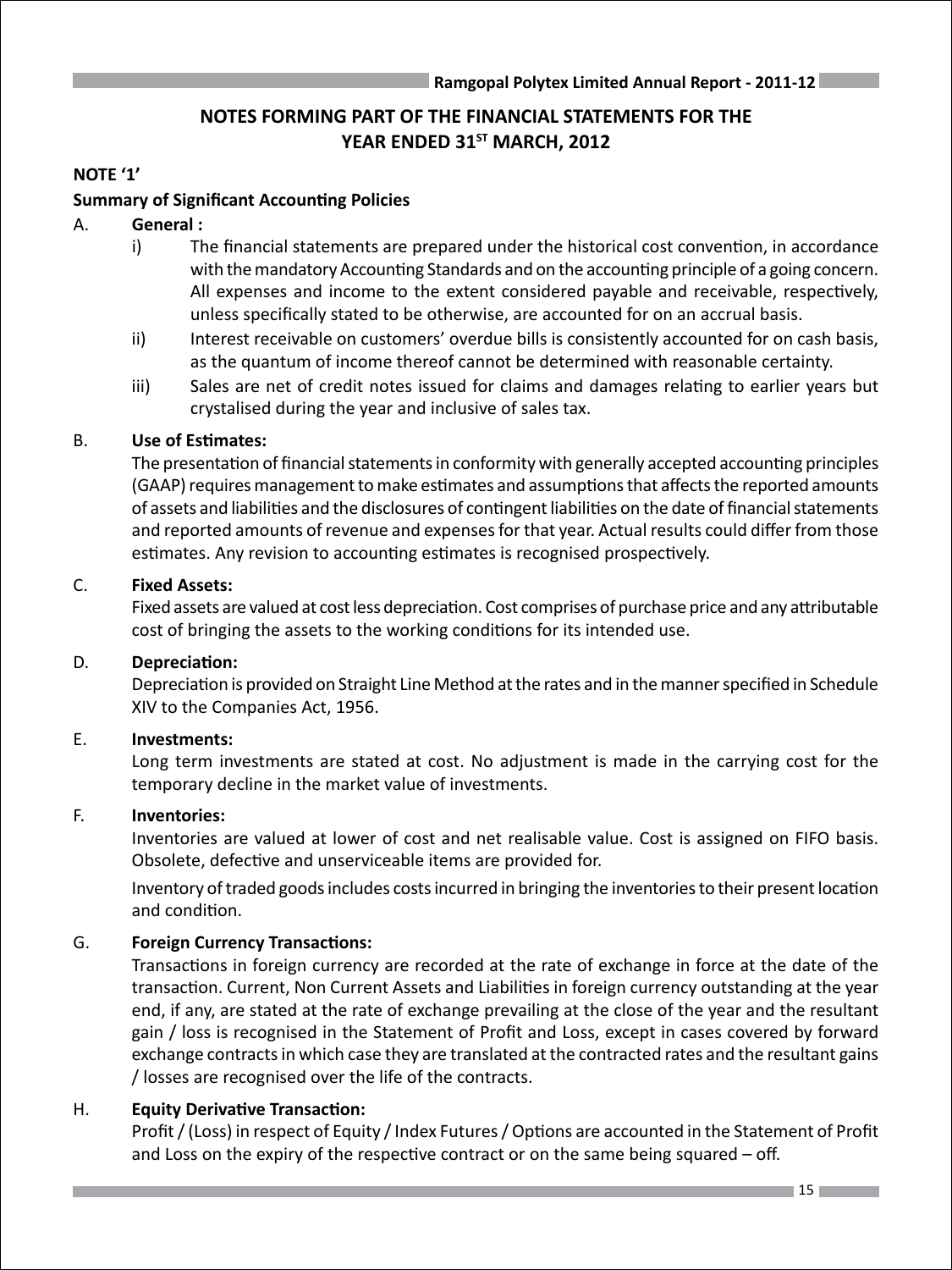In case of unsettled contracts as at the Balance Sheet date, mark to market difference is recognised in the case of losses and ignored in case of profits, considering conservative principal.

### I. **Retirement benefits:**

Liability in respect of retirement benefits as at the year end is provided for and / or funded and charged to Statement of Profit & Loss as follows:

- a) Provident / Family Pension fund as a percentage of salary/wages to eligible employees.
- b) Gratuity is provided in accordance with the provisions of Accounting Standard (AS) -15 "Employee Benefits" on the basis of actuarial valuation carried out as at the year end by an independent actuary.
- c) Liability in respect of leave is provided for on the basis of accumulated leave as at the year end.

### J. **Borrowing Costs:**

Borrowing costs attributable to the acquisition and construction of assets are capitalised as part of the cost of respective assets up to the date when such asset is ready for its intended use. Other borrowing costs are charged to the revenue.

### K. **Taxation**:

Provision for current tax is made on the basis of estimated taxable income for the current accounting year in accordance with the Income Tax Act, 1961.

MAT credit asset is recognized and carried forward only if there is a reasonable certainty of it being set off against regular tax payable within the stipulated statutory period.

The deferred tax for timing differences between the book and tax profits for the year is accounted for, using the tax rates and laws that have been substantively enacted as of the Balance Sheet date. Deferred tax assets arising from timing differences are recognized to the extent there is a virtual / reasonable certainty that these would be realised in future.

### L. **Impairment of Assets**:

The Company assesses at each balance sheet date whether there is any indication that an asset may be impaired. If any such indication exists, the management estimates the recoverable amount of the asset. If such recoverable amount of the asset or the recoverable amount of the cash generating unit to which the asset belongs is less than its carrying amount, the carrying amount is reduced to its recoverable amount. The reduction is treated as an impairment loss and recognised in the statement of profit and loss. If at the balance sheet date, there is an indication that if a previously assessed impairment loss no longer exists, the recoverable amount is reassessed and the asset is reflected at the recoverable amount subject to a maximum of depreciated historical cost.

### M. **Provisions, Contingent Liabilities and Contingent Assets:**

Provision is made based on the reliable estimate, when it is probable that an outflow of resources embodying economic benefit will be required to settle an obligation. Contingent liabilities, if material, are disclosed by way of notes to accounts. Contingent Assets are not recognised or disclosed in the financial statements.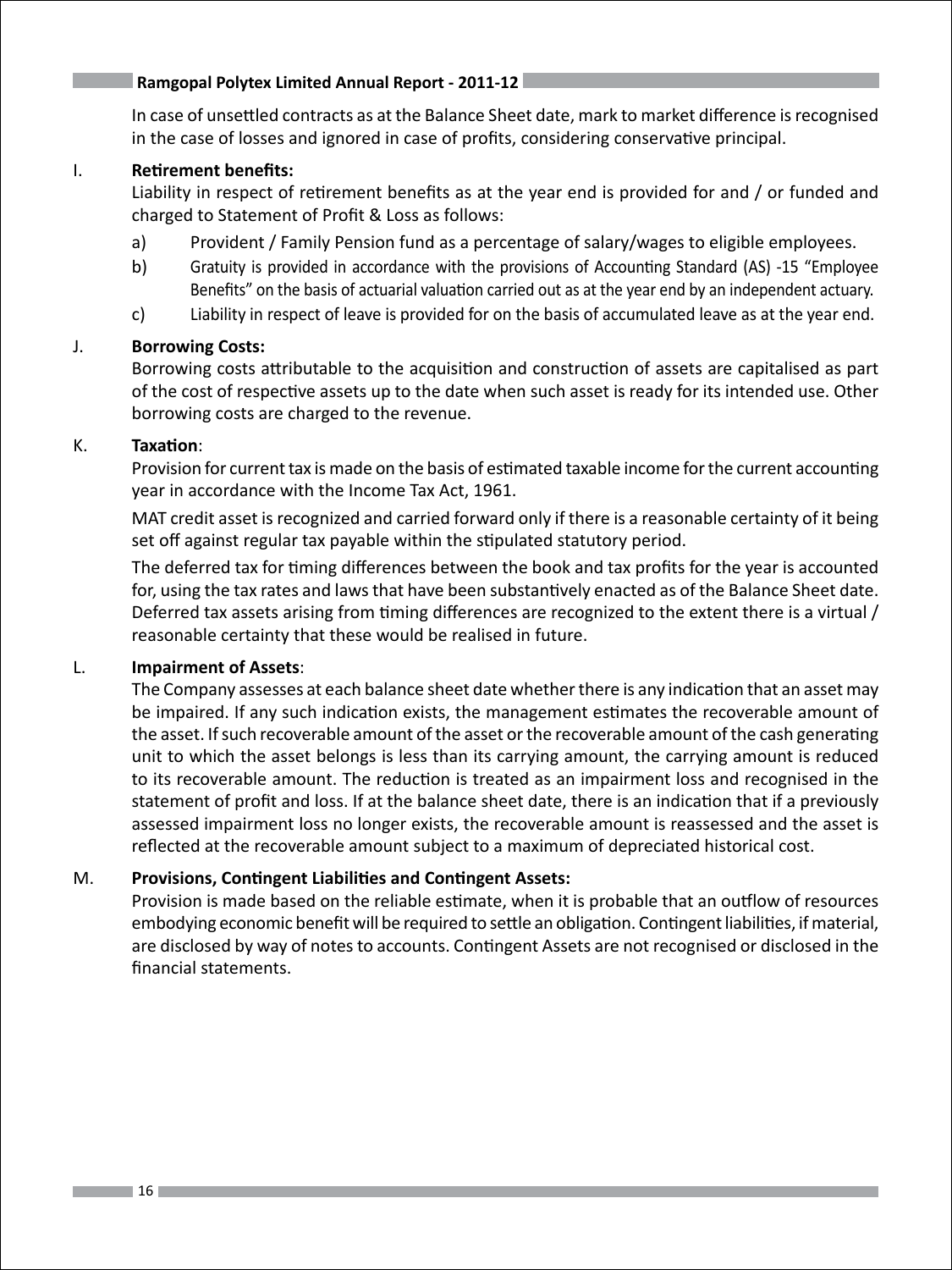### **NOTES FORMING PART OF THE FINANCIAL STATEMENTS FOR THE YEAR ENDED 31ST MARCH, 2012**

|                                                              |                      | AS AT<br>31.03.2012<br>(Rupees) | AS AT<br>31.03.2011<br>(Rupees) |
|--------------------------------------------------------------|----------------------|---------------------------------|---------------------------------|
| NOTE '2'                                                     |                      |                                 |                                 |
| <b>SHARE CAPITAL</b><br>Authorised :                         |                      |                                 |                                 |
| 1,50,00,000 Equity Shares of Rs.10 each                      |                      | 150,000,000                     | 150,000,000                     |
| Issued, Subscribed and Paid-up:                              |                      |                                 |                                 |
| 1,45,00,000 Equity Shares of Rs.10 each                      |                      | 145,000,000                     | 145,000,000                     |
| Less: Calls in Arrears- by Other than Directors and Officers |                      | 1,036,500                       | 1,036,500                       |
|                                                              |                      | 143,963,500                     | 143,963,500                     |
| <b>Reconciliation of the Number of Shares and Amount</b>     |                      |                                 |                                 |
| <b>Particulars</b>                                           | As at 31 March, 2012 | As at 31 March, 2011            |                                 |
|                                                              |                      |                                 |                                 |

|                                             |               | <b>Equity Shares</b> |               | <b>Equity Shares</b> |
|---------------------------------------------|---------------|----------------------|---------------|----------------------|
|                                             | <b>Number</b> | Rs.                  | <b>Number</b> | Rs.                  |
| Outstanding as at the beginning of the year | 14,500,000    | 145,000,000          | 14,500,000    | 145,000,000          |
| Issued during the year                      |               |                      |               |                      |
| Bought back during the year                 |               |                      |               |                      |
| Outstanding as at the end of the year       | 14,500,000    | 145,000,000          | 14,500,000    | 145,000,000          |
|                                             |               |                      |               |                      |

### **Rights attached to Equity Shares**

The Company has only one class of Equity Shares having par value of Rs.10. Each holder of equity shares is entitled to one vote per share.In the event of liquidation of the Company, the holder of equity shares will being entitled to receive any of the remaining assets of the company, after distribution of all preferential amounts.

### **The Details of Shareholders Holding More than 5% Shares**

| Name of the Shareholder                                          | As at 31 March, 2012  |              | As at 31 March, 2011         |              |
|------------------------------------------------------------------|-----------------------|--------------|------------------------------|--------------|
|                                                                  | No. of Shares<br>held | % of Holding | <b>No. of Shares</b><br>held | % of Holding |
| Ramgopal Textiles Limited                                        | 1,822,500             | 12.57%       | 1,822,500                    | 12.57%       |
| Sanjay Jatia (Jointly With Pushpadevi Agarwal &<br>Sudhir Jatia) | 1,723,300             | 11.88%       | 1,723,300                    | 11.88%       |
| Ramgopal Synthetics Limited                                      | 883,000               | 6.09%        | 883,000                      | 6.09%        |
| Ramgopal Investment & Trading Company Private<br>Limited         | 822.196               | 5.67%        | 822.196                      | 5.67%        |

### **NOTE '3'**

### **RESERVES AND SURPLUS**

**a) Capital Reserve (Spacial Capital Incentive From the Maharastra State Government)**

As per Last Balance Sheet **1,731,037** 1,731,037

|     |                                                                                            | 1,731,037                | 1,731,037                |
|-----|--------------------------------------------------------------------------------------------|--------------------------|--------------------------|
| b)  | <b>Securities Premium Account</b>                                                          |                          |                          |
|     | As per Last Balance Sheet<br>Less: Calls in Arrears - by other than Directors and Officers | 105,006,960<br>1,036,500 | 105,006,960<br>1,036,500 |
|     |                                                                                            | 103,970,460              | 103,970,460              |
| c). | Surplus /(Deficit) in the Statement of Profit & Loss                                       |                          |                          |
|     | As per Last Balance Sheet                                                                  | (66, 607, 186)           | (66,986,723)             |
|     | Add: Profit for the year as per annexed Statement of Profit & Loss                         | 3,197,641                | 379,537                  |
|     |                                                                                            | (63,409,545)             | (66, 607, 186)           |
|     |                                                                                            | 42.291.952               | 39,094,311               |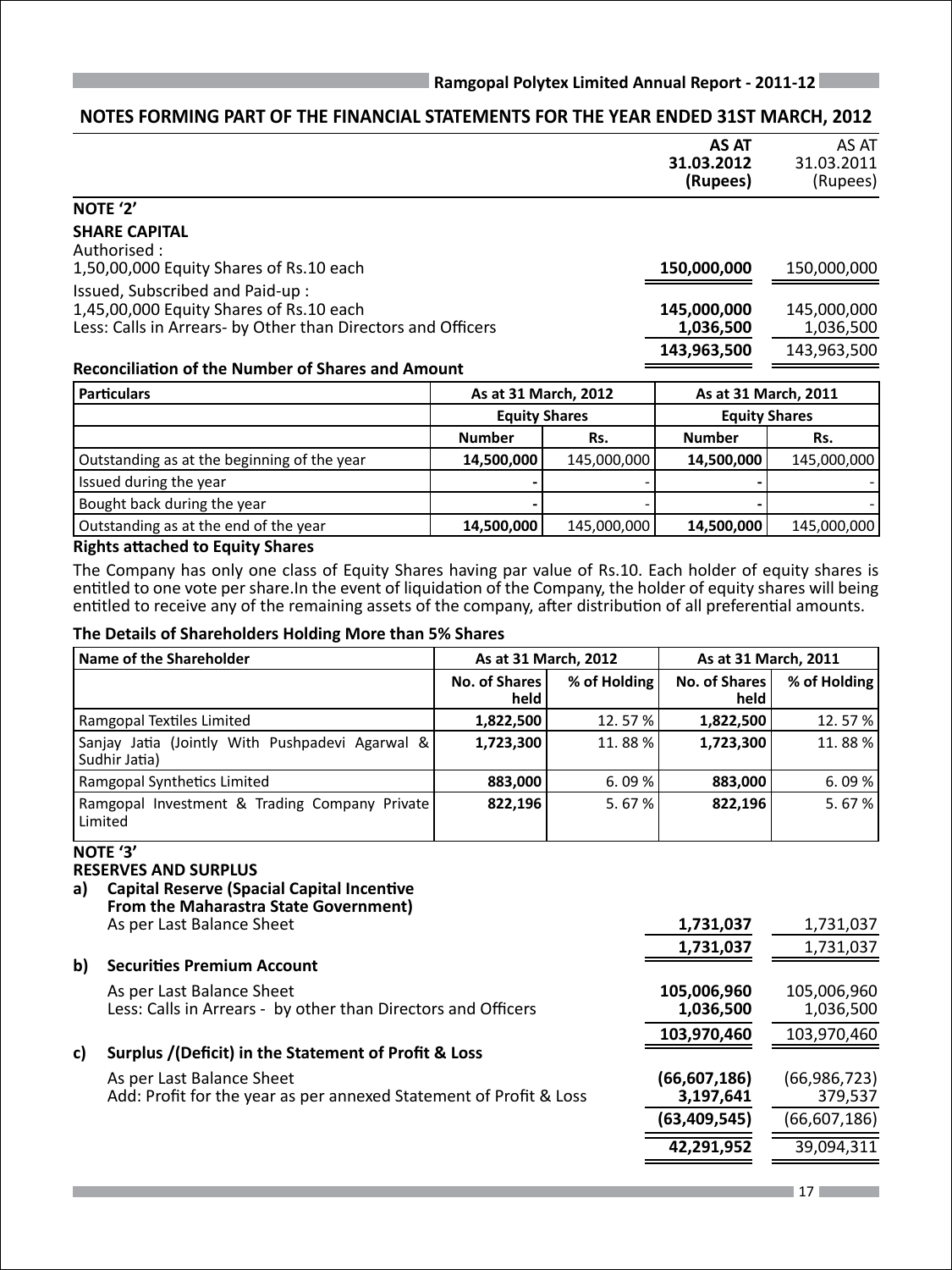| NOTES FORMING PART OF THE FINANCIAL STATEMENTS FOR THE YEAR ENDED 31ST MARCH, 2012 |              |            |
|------------------------------------------------------------------------------------|--------------|------------|
|                                                                                    | <b>AS AT</b> | AS AT      |
|                                                                                    | 31.03.2012   | 31.03.2011 |
|                                                                                    | (Rupees)     | (Rupees)   |
| NOTE '4'                                                                           |              |            |
| <b>LONG TERM PROVISIONS</b>                                                        |              |            |
| Provision for Employees Benefits :                                                 |              |            |
| Gratuity                                                                           | 588,867      | 751,974    |
|                                                                                    | 588,867      | 751,974    |
| NOTE '5'                                                                           |              |            |
| <b>TRADE PAYABLES</b>                                                              |              |            |
| Micro, Small and Medium Enterprises                                                |              |            |
| Others                                                                             | 1,517,227    | 1,336,603  |
|                                                                                    | 1,517,227    | 1,336,603  |
| NOTE '6'                                                                           |              |            |
| <b>OTHER CURRENT LIABILITIES</b>                                                   |              |            |
| Duties & Taxes                                                                     | 734,386      | 1,403,260  |
| Dues to Employees                                                                  | 33,550       | 38,972     |
| <b>Advances from Customers</b>                                                     | 634,123      | 634,123    |
| Unclaimed Dividend **                                                              | 421,377      | 421,377    |
|                                                                                    | 1,823,436    | 2,497,732  |
|                                                                                    |              |            |

\*\* Due and payable to the Investors Education & Protection fund as at the Balance Sheet date.

### **NOTE '7'**

### **SHORT TERM PROVISIONS**

Provision for Employees Benefits :

| Gratuity | 183,335 | 25,962 |
|----------|---------|--------|
|          | 183,335 | 25,962 |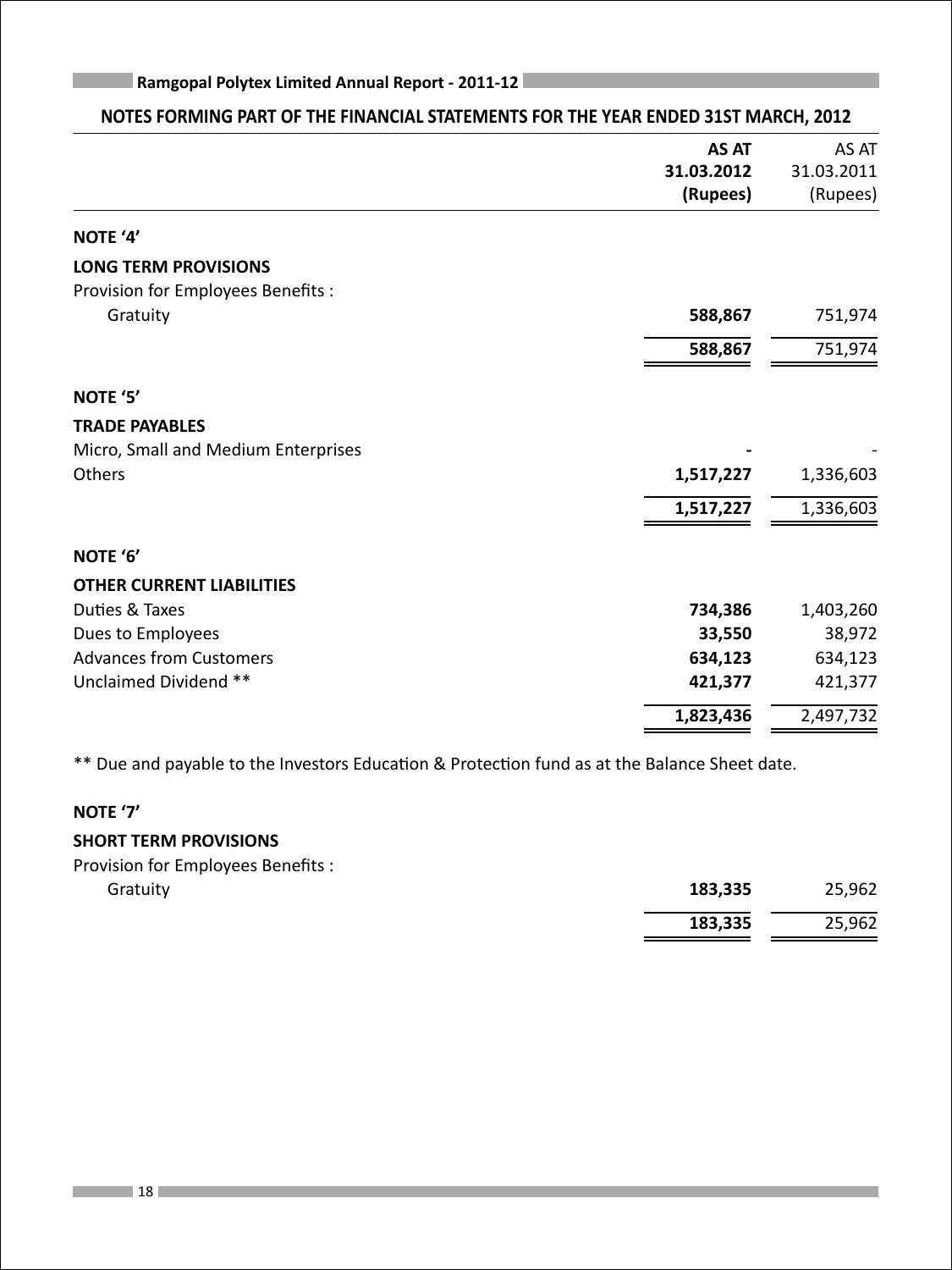# NOTES FORMING PART OF THE FINANCIAL STATEMENTS FOR THE YEAR ENDED 31ST MARCH, 2012 **NOTES FORMING PART OF THE FINANCIAL STATEMENTS FOR THE YEAR ENDED 31ST MARCH, 2012** FIXED ASSETS **FIXED ASSETS NOTE '8'**

(Amount in Rupees) (Amount in Rupees)

|                                | GROSS BLOCK         |                         |                                                                                                                                                                                                                                                                                                                     |                     |                                     | DEPRECIATION/ AMORTISATION |                        |                    | NET BLOCK                                                                                                                                                                                                                                                       |                     |
|--------------------------------|---------------------|-------------------------|---------------------------------------------------------------------------------------------------------------------------------------------------------------------------------------------------------------------------------------------------------------------------------------------------------------------|---------------------|-------------------------------------|----------------------------|------------------------|--------------------|-----------------------------------------------------------------------------------------------------------------------------------------------------------------------------------------------------------------------------------------------------------------|---------------------|
| <b>DESCRIPTION</b>             | As At<br>01.04.2011 | Additions<br>during the | during the<br>Disposal                                                                                                                                                                                                                                                                                              | 31.03.2012<br>As At | Upto<br>3/31/2011                   | for the<br>Provided        | during the<br>Disposal | 31.03.2012<br>Upto | 31.03.2012<br>As At                                                                                                                                                                                                                                             | As At<br>31.03.2011 |
|                                |                     | Year                    | Year                                                                                                                                                                                                                                                                                                                |                     |                                     | Year                       | Year                   |                    |                                                                                                                                                                                                                                                                 |                     |
| TANGIBLE ASSETS                |                     |                         |                                                                                                                                                                                                                                                                                                                     |                     |                                     |                            |                        |                    |                                                                                                                                                                                                                                                                 |                     |
| <b>BUILDINGS</b>               | 868,520             |                         |                                                                                                                                                                                                                                                                                                                     | 868,520             | 221,819                             | 14,157                     |                        | 235,976            | 632,544                                                                                                                                                                                                                                                         | 646,701             |
| FURNITURE &<br><b>FIXTURES</b> | 102,705             |                         | 40,689                                                                                                                                                                                                                                                                                                              | 62,016              | 75,681                              | 3,636                      | 24,945                 | 54,372             | 7,644                                                                                                                                                                                                                                                           | 27,024              |
| VEHICLES <sup>*</sup>          | 2,743,975           |                         |                                                                                                                                                                                                                                                                                                                     | 2,743,975           | 850,260                             | 260,678                    |                        | 1,110,938          | 1,633,037                                                                                                                                                                                                                                                       | 1,893,715           |
| OFFICE EQUIPMENT               | 946,922             | 30,934                  | 463,221                                                                                                                                                                                                                                                                                                             | 514,635             | 116,181                             | 46,041                     | 111,035                | 51,187             | 463,448                                                                                                                                                                                                                                                         | 830,741             |
| <b>COMPUTERS</b>               | 437,052             |                         |                                                                                                                                                                                                                                                                                                                     | 437,052             | 270,161                             | 70,847                     |                        | 341,008            | 96,044                                                                                                                                                                                                                                                          | 166,891             |
| TOTAL                          | 5,099,174           | 30,934                  | 503,910                                                                                                                                                                                                                                                                                                             | 4,626,198           | 1,534,102                           | 395,359                    | 135,980                | 1,793,481          | 2,832,717                                                                                                                                                                                                                                                       | 3,565,072           |
| Previous Year                  | 7,424,176           | 321,323                 | 2,646,325                                                                                                                                                                                                                                                                                                           | 5,099,174           | 2,383,380                           | 506,836                    | 1,356,114              | 1,534,102          | 3,565,072                                                                                                                                                                                                                                                       |                     |
|                                | :<br>י              |                         | $\frac{1}{2}$ $\frac{1}{2}$ $\frac{1}{2}$ $\frac{1}{2}$ $\frac{1}{2}$ $\frac{1}{2}$ $\frac{1}{2}$ $\frac{1}{2}$ $\frac{1}{2}$ $\frac{1}{2}$ $\frac{1}{2}$ $\frac{1}{2}$ $\frac{1}{2}$ $\frac{1}{2}$ $\frac{1}{2}$ $\frac{1}{2}$ $\frac{1}{2}$ $\frac{1}{2}$ $\frac{1}{2}$ $\frac{1}{2}$ $\frac{1}{2}$ $\frac{1}{2}$ |                     | ・ こうらく contrait かんじょう こうこうこう こうこうこう |                            |                        |                    | $\frac{1}{1}$ . The contract of $\frac{1}{1}$ , is a set of $\frac{1}{1}$ , is a set of $\frac{1}{1}$ , is a set of $\frac{1}{1}$ , is a set of $\frac{1}{1}$ , is a set of $\frac{1}{1}$ , is a set of $\frac{1}{1}$ , is a set of $\frac{1}{1}$ , is a set of |                     |

Registered in the name of Directors on behalf of the Company and includes, vehicles of cost of Rs.17,32,630 (previous year Rs.17,32,630) acquired on hire **Note:** Registered in the name of Directors on behalf of the Company and includes, vehicles of cost of Rs.17,32,630 (previous year Rs.17,32,630) acquired on hire purchase basis. purchase basis. Note: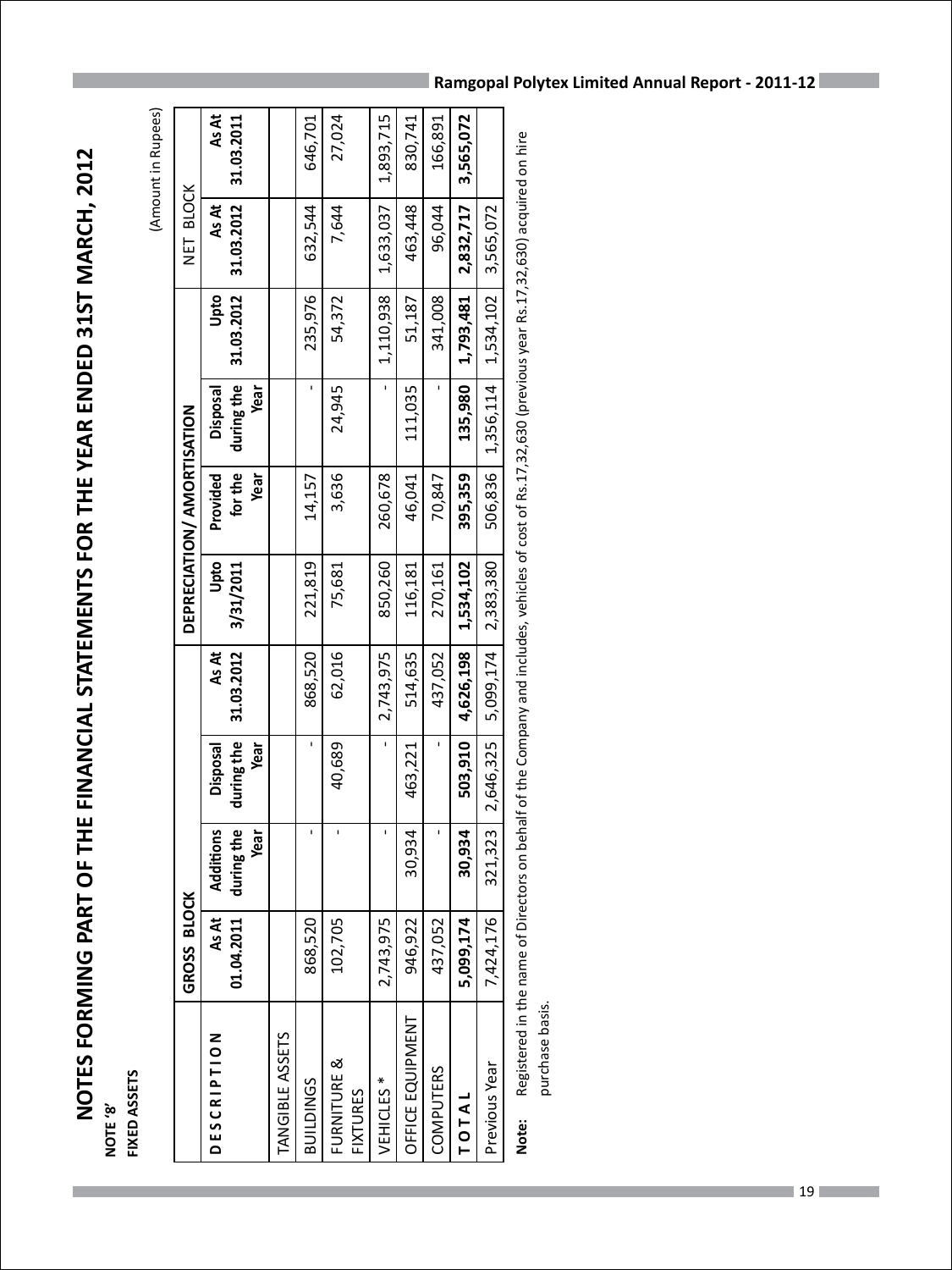| <b>Ramgopal Polytex Limited Annual Report - 2011-12</b>                            |              |            |
|------------------------------------------------------------------------------------|--------------|------------|
| NOTES FORMING PART OF THE FINANCIAL STATEMENTS FOR THE YEAR ENDED 31ST MARCH, 2012 |              |            |
|                                                                                    | <b>AS AT</b> | AS AT      |
|                                                                                    | 31.03.2012   | 31.03.2011 |
|                                                                                    | (Rupees)     | (Rupees)   |
| NOTE '9'                                                                           |              |            |
| <b>NON CURRENT INVESTMENTS</b>                                                     |              |            |
| (Long Term, Non Trade, Fully Paid up)                                              |              |            |
| In Equity Shares                                                                   |              |            |
| Quoted                                                                             |              |            |
| Nil (Previous Year 2,342) Equity Shares of Prime Textiles Ltd. of Rs. 2 each       |              | 147,708    |
| Unquoted                                                                           |              |            |
| 2,00,000 Equity Shares of Ramgopal Synthetics Ltd. of Rs. 10 each *                | 2,000,000    | 2,000,000  |
| In Government Securities : (Unquoted)                                              |              |            |
| 6 Years National Savings Certificate                                               |              |            |
| (Lodged with Customs Authorities)                                                  |              | 1,000      |
|                                                                                    | 2,000,000    | 2,148,708  |
| Aggregate Book Value of Quoted Investments                                         |              | 147,708    |
| Market/Fair Value of Quoted Investments                                            |              | 30,844     |
| Aggregate amount of Unquoted Investments                                           | 2,000,000    | 2,001,000  |
| * An associate company                                                             |              |            |
| <b>NOTE '10'</b>                                                                   |              |            |
| <b>DEFERRED TAX ASSETS</b>                                                         |              |            |
| Deferred Tax Assets *                                                              | 9,369,000    | 11,418,254 |
|                                                                                    | 9,369,000    | 11,418,254 |
| * Refer Note No. 22.3                                                              |              |            |
| <b>NOTE '11'</b>                                                                   |              |            |
| LONG TEM LOANS AND ADVANCES                                                        |              |            |
| (Unsecured, considered good)                                                       |              |            |
| Tax deducted at source and Payments                                                | 1,229,645    | 855,884    |
| (Net of Provisions of Rs. 15,15,000; Previous Year Rs.2,75,000)                    |              |            |
|                                                                                    | 1,229,645    | 855,884    |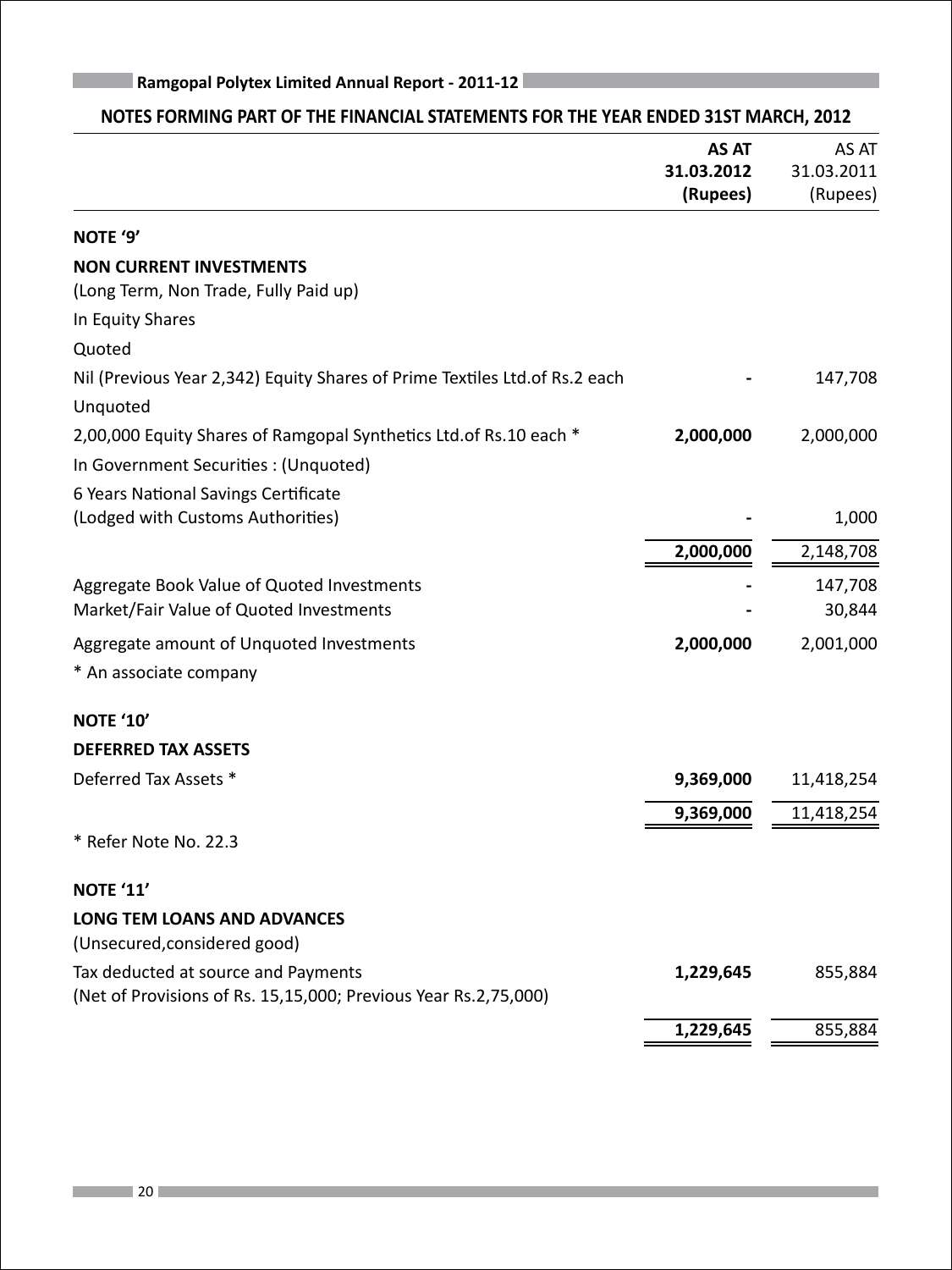|                                               | <b>AS AT</b> | AS AT       |
|-----------------------------------------------|--------------|-------------|
|                                               | 31.03.2012   | 31.03.2011  |
|                                               | (Rupees)     | (Rupees)    |
| <b>NOTE '12'</b>                              |              |             |
| <b>TRADE RECEIVABLES</b>                      |              |             |
| (Unsecured, considered good)                  |              |             |
| Outstanding for a period exceeding six months |              |             |
| from the date they were due for payment       | 460,400      | 2,142,675   |
|                                               | 460,400      | 2,142,675   |
| <b>NOTE '13'</b>                              |              |             |
| <b>CASH AND BANK BALANCES</b>                 |              |             |
| Balances with Banks in:                       |              |             |
| <b>Current Accounts</b>                       | 119,757      | 918,024     |
| Margin Money Account                          |              | 184,520     |
| <b>Unpaid Dividend Account</b>                | 354,718      | 354,718     |
| Cash in hand                                  | 290,260      | 269,605     |
|                                               | 764,735      | 1,726,867   |
| <b>NOTE '14'</b>                              |              |             |
| <b>SHORT TERM LOANS AND ADVANCES</b>          |              |             |
| (Unsecured, considered good)                  |              |             |
| Loans and Advances in the nature of loans     |              |             |
| Related parties *                             | 111,804,769  | 109,104,182 |
| Others                                        | 51,600,000   | 50,500,000  |
| Deposits                                      |              |             |
| Related parties *                             | 50,000       | 50,000      |
| Others                                        | 85,800       | 83,300      |
| Loans to employees                            | 220,100      | 189,100     |
| <b>Prepaid Expenses</b>                       | 22,111       | 78,076      |
|                                               | 163,782,780  | 160,004,658 |
| * Refer Note No. 22.6                         |              |             |
| <b>NOTE '15'</b>                              |              |             |
| <b>OTHER CURRENT ASSETS</b>                   |              |             |
| (Unsecured, considered good)                  |              |             |
| Interest Receivable on Loans and Advances     |              |             |
| from related parties *                        | 7,625,075    | 3,728,337   |
| from others                                   | 2,300,656    | 2,073,009   |
| <b>Other Receivables</b>                      | 3,309        | 6,618       |
|                                               | 9,929,040    | 5,807,964   |
| * Refer Note No. 22.6                         |              |             |

### **NOTES FORMING PART OF THE FINANCIAL STATEMENTS FOR THE YEAR ENDED 31ST MARCH, 2012**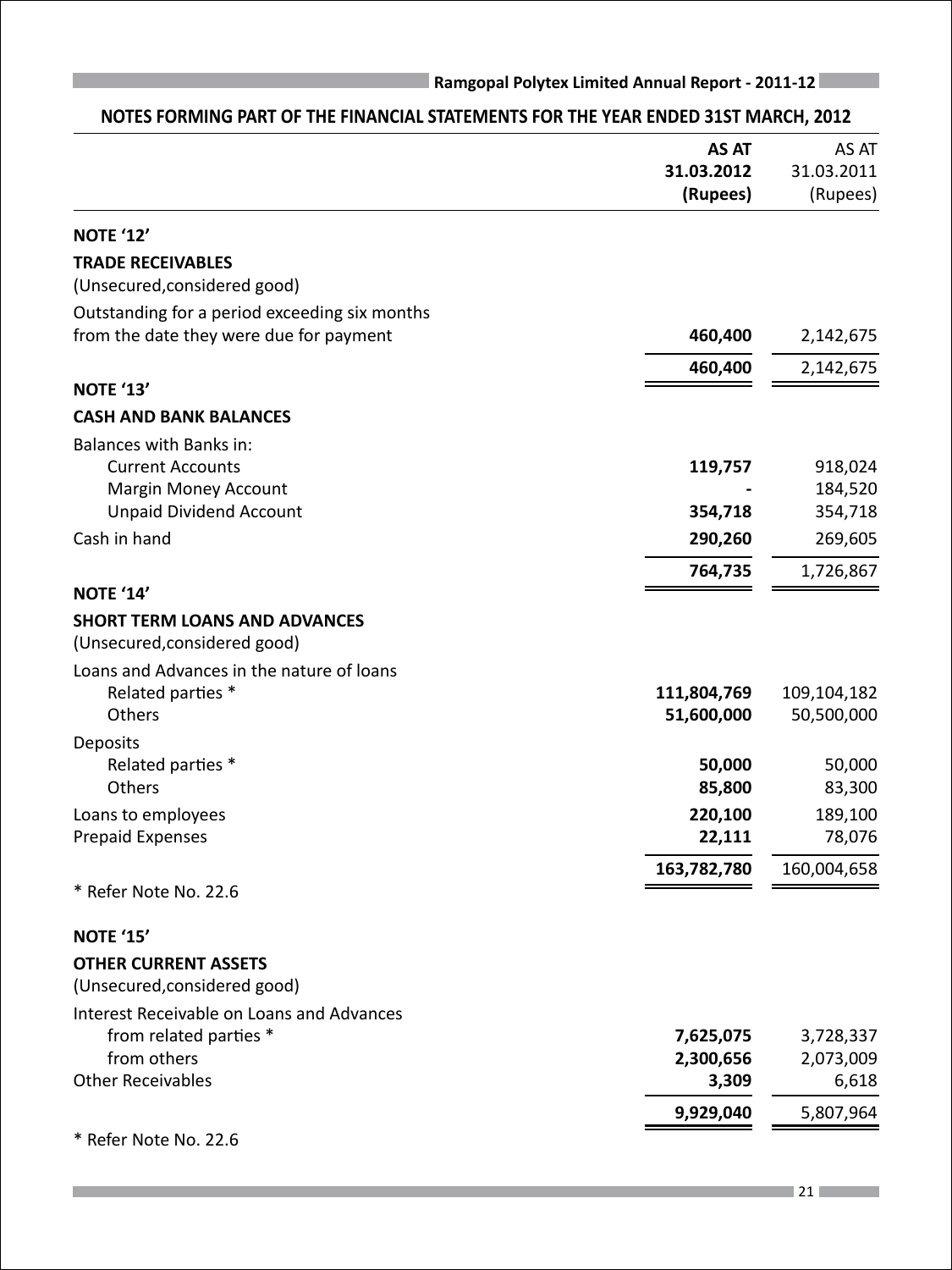|                                                   | <b>Current</b><br>Year<br>(Rupees) | Previous<br>Year<br>(Rupees) |
|---------------------------------------------------|------------------------------------|------------------------------|
| <b>NOTE '16'</b>                                  |                                    |                              |
| <b>REVENUE FROM OPERATIONS</b>                    |                                    |                              |
| Sale of Traded Goods                              | 20,759,855                         | 105,096,616                  |
|                                                   | 20,759,855                         | 105,096,616                  |
| <b>NOTE '17'</b>                                  |                                    |                              |
| <b>OTHER INCOME</b>                               |                                    |                              |
| Interest Income:                                  |                                    |                              |
| On Loans Given                                    | 16,227,604                         | 11,203,490                   |
| On Income Tax Refund                              |                                    | 1,008,858                    |
| Excess Provision and Sundry Balances Written Back |                                    | 483,595                      |
| <b>Scrap Sales</b>                                | 300,000                            |                              |
| Refund Received from Sales Tax (Vat)              | 3,211,823                          |                              |
| Gain on Exchange Fluctuations (Net)               |                                    | 232,800                      |
|                                                   | 19,739,427                         | 12,928,743                   |
| NOTE '18'                                         |                                    |                              |
| <b>CHANGES IN INVENTORIES OF TRADED GOODS</b>     |                                    |                              |
| <b>Closing Stocks</b>                             |                                    |                              |
| Inventory at the end of the year                  |                                    |                              |
| <b>LESS: Opening Stocks</b>                       |                                    |                              |
| Inventory at the beginning of the year            |                                    | 95,341,237                   |
|                                                   |                                    | 95,341,237                   |
| Net Increase / (Decrease)                         |                                    | (95, 341, 237)               |

### **NOTES FORMING PART OF THE FINANCIAL STATEMENTS FOR THE YEAR ENDED 31ST MARCH, 2012**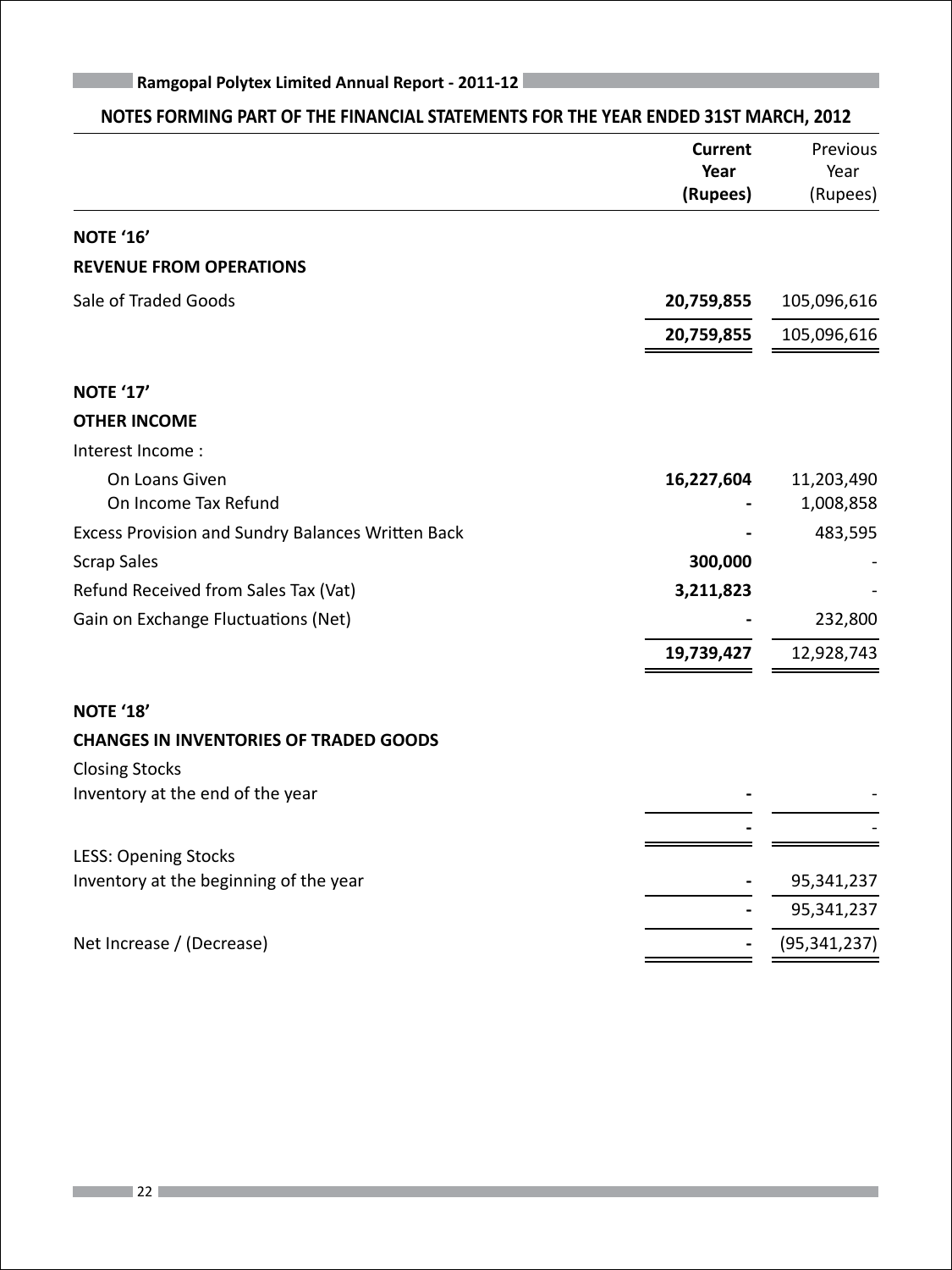# **Current** Previous *Year* Year **Year** Year **(Rupees) (Rupees)** (Rupees) **NOTE '19' EMPLOYEE BENEFITS EXPENSES** Salaries, Wages and Bonus **1,691,724** 2,008,941 Contribution to Provident and other funds **116,321** 135,253 Staff Welfare **115,214** 102,422 **1,923,259** 2,246,616 **NOTE '20' FINANCE COSTS** Interest expenses on borrowings **-** 30,249 **-** 30,249 **NOTE '21' OTHER EXPENSES** Rent & Compensation **137,684** 2,664,636 Rates and Taxes **149,350** 144,110 Sales Tax **937,857 4,140,171**  Repairs and Maintenance: Plant & Machinery 20,182 20,182 20,182 20,1835 Auditors' Remuneration :

### **NOTES FORMING PART OF THE FINANCIAL STATEMENTS FOR THE YEAR ENDED 31ST MARCH, 2012**

| Others                                           | 36,835<br>117,017 | 66,959     |
|--------------------------------------------------|-------------------|------------|
| Labour Charges                                   |                   | 863,351    |
| Auditors' Remuneration :                         |                   |            |
| <b>Audit Fees</b>                                | 30,000            | 30,000     |
| <b>Tax Audit Fees</b>                            | 10,000            | 10,000     |
| Certification                                    | 39,750            | 90,500     |
| Re-imburshment of expenses/Service Tax           | 9,039<br>88,789   | 13,443     |
| <b>Brokerage and Commission</b>                  | 125,000           | 168,966    |
| Legal & Professional                             | 2,077,608         | 718,545    |
| Vehicle Expenses                                 | 368,519           | 662,154    |
| Traveling & Conveyance                           | 1,500,504         | 402,443    |
| Telephone & Telex                                | 632,266           | 626,570    |
| Printing & Stationery                            | 182,967           | 134,141    |
| Postage & Telegram                               | 244,242           | 47,022     |
| Sales Promotion                                  | 401,362           | 1,033,074  |
| <b>Bank Charges</b>                              | 53,776            | 15,627     |
| Donations                                        | 60,000            | 33,000     |
| Claims / Discount / Rebate                       | 300,000           |            |
| Loss on Exchange Fluctuations (Net)              | 1,784,731         |            |
| <b>Security Transaction Tax</b>                  | 44                | 20         |
| Irrecoverable Balances Written off (Net)         | 894,712           | 1,598,765  |
| Loss on Sale of longterm Investments             | 113,712           |            |
| Loss on Trading in Equity Derivative Instruments |                   | 4,900      |
| Loss on Sale of Fixed Assets                     | 348,330           | 765,767    |
| Miscellaneous Expenses                           | 198,967           | 431,636    |
|                                                  | 10,717,437        | 14,792,335 |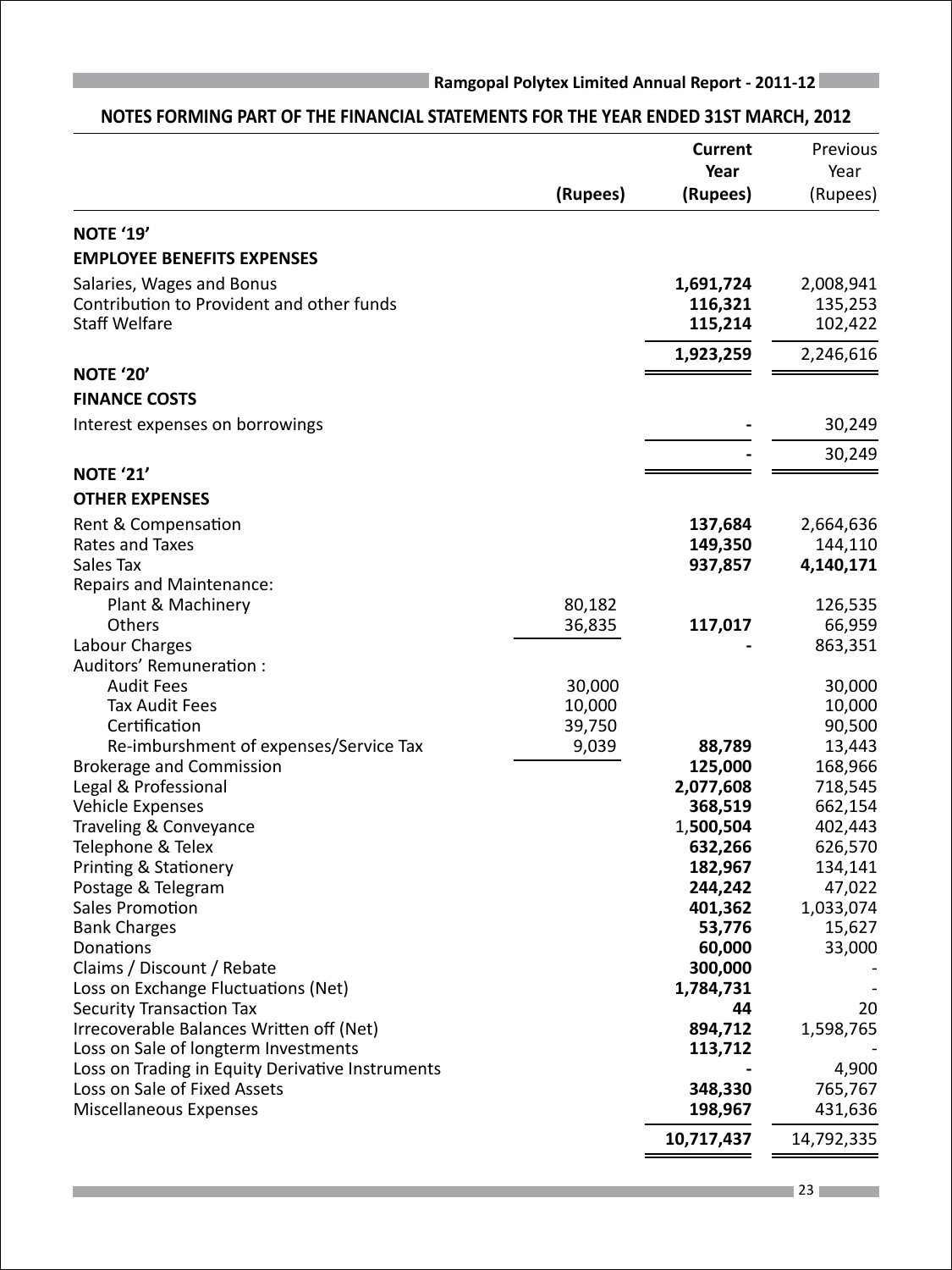### **NOTES TO ACCOUNTS**

22.1 Contingent Liabilities not provided for in respect of:

|     |                                                                                          | <b>Current Year</b><br>(Rupees) | Previous Year<br>(Rupees) |
|-----|------------------------------------------------------------------------------------------|---------------------------------|---------------------------|
| (a) | Guarantees issued by Bank in favour of Customs Authorities.                              | Nil                             | 1,84,520                  |
| (b) | Claims against the Company not acknowledged as debts.                                    | 7,11,832                        | 7,11,832                  |
| (c) | Disputed Customs and Central Excise Duties on Export Commitments<br>(excluding interest) | 7,81,33,551                     | 7,81,33,551               |
| (d) | Disputed Income Tax Demands                                                              | Nil                             | 27,38,094                 |
| (e) | Disputed Sales Tax Demands                                                               | 60,08,863                       | 60,08,863                 |

22.2 Calls unpaid are subject to reconciliation since quite some time with the Registrar to the Issue.

22.3 Deferred Tax Assets comprises of:

|      |                                              | As on 31.03.2012<br>(Rupees ) | As on 31.03.2011 l<br>Rupees) |
|------|----------------------------------------------|-------------------------------|-------------------------------|
|      | Difference between book and tax depreciation | 4,93,074                      | 4,80,791                      |
| ii)  | Unabsorbed losses and depreciation           | 84,27,250                     | 1,02,66,663                   |
| iii) | Statutory dues allowable on payment basis    | 4.48.676                      | 6,70,800                      |
|      | Total Deferred Tax Assets                    | 93,69,000                     | 1,14,18,254                   |

Note: In the opinion of the Management, there is reasonable and virtual certainty of its realisation in future.

22.4 Calculation in respect of Earnings Per Share:

|              |                                                            | As on 31.03.2012 | As on 31.03.2011 |
|--------------|------------------------------------------------------------|------------------|------------------|
| a)           | <b>Numerator</b>                                           |                  |                  |
|              | Net Profit/(Loss) as per Statement of Profit and Loss(Rs.) | 31,97,641        | 3,79,537         |
| $\mathbf{b}$ | <b>Denominator</b>                                         |                  |                  |
|              | Weighted Number of Equity Shares (Nos)                     | 1,45,00,000      | 1,45,00,000      |
| c)           | <b>Nominal Value per Equity Share (Rs.)</b>                | 10               | 10               |
| . d)         | <b>Basic and Diluted Earnings per Equity Share (Rs.)</b>   | 0.22             | 0.03             |

22.5 The Company's main business is trading of Yarns, Metal, Coal, etc. All other activities of the Company are incidental to the main business. As such, there is no other reportable segment as per the Accounting Standard-17 "Segment Reporting" notified under Companies (Accounting Standards) Rules, 2006.

### 22.6 **Related Party disclosures :**

Related party disclosures as required by AS-18 "Related Party Disclosures", are given below.

### **a) List of Related Parties:**

- 1) Parties where control exists **Nil**
- 2) Other parties with whom the Company has entered into transactions:

 **Associates** Ramgopal Synthetics Limited

Aristocrat Marketing Limited J.M.Textiles Limited J.M.Trading Corporation

### b) The following transactions were carried out with the related parties in the normal course of the business:

| Particulars                                                                                                                                                                            | For the Year<br>ended 31.3.2012<br>( Rupees ) | For the Year<br>ended 31.3.2011<br>Rupees ) |
|----------------------------------------------------------------------------------------------------------------------------------------------------------------------------------------|-----------------------------------------------|---------------------------------------------|
| Expenses:<br>J.M.Trading Corporation - Rent                                                                                                                                            | 72,000                                        | 72,000                                      |
| Income:<br>J.M.Textiles Limited -Interest<br>Ramgopal Textiles Limited - Interest<br>Aristocrat Marketing Limited - Interest                                                           | 30,46,285<br>54,26,132                        | 14,88,048<br>26,54,549<br>8,939             |
| <b>Finance and Investment:</b><br><b>Loan and Advances Given:</b><br>J.M.Textiles Limited<br>Ramgopal Textiles Limited<br>Aristocrat Marketing Limited<br><b>Refund of Loan Given:</b> | 12,20,68,435<br>1,99,01,132                   | 20,54,21,510<br>16,60,69,549<br>3,58,939    |
| J.M.Textiles Limited<br>Ramgopal Textiles Limited<br>Aristocrat Marketing Limited                                                                                                      | 7,89,29,629<br>5,64,42,613                    | 21,04,66,425<br>6,44,25,455<br>3,63,624     |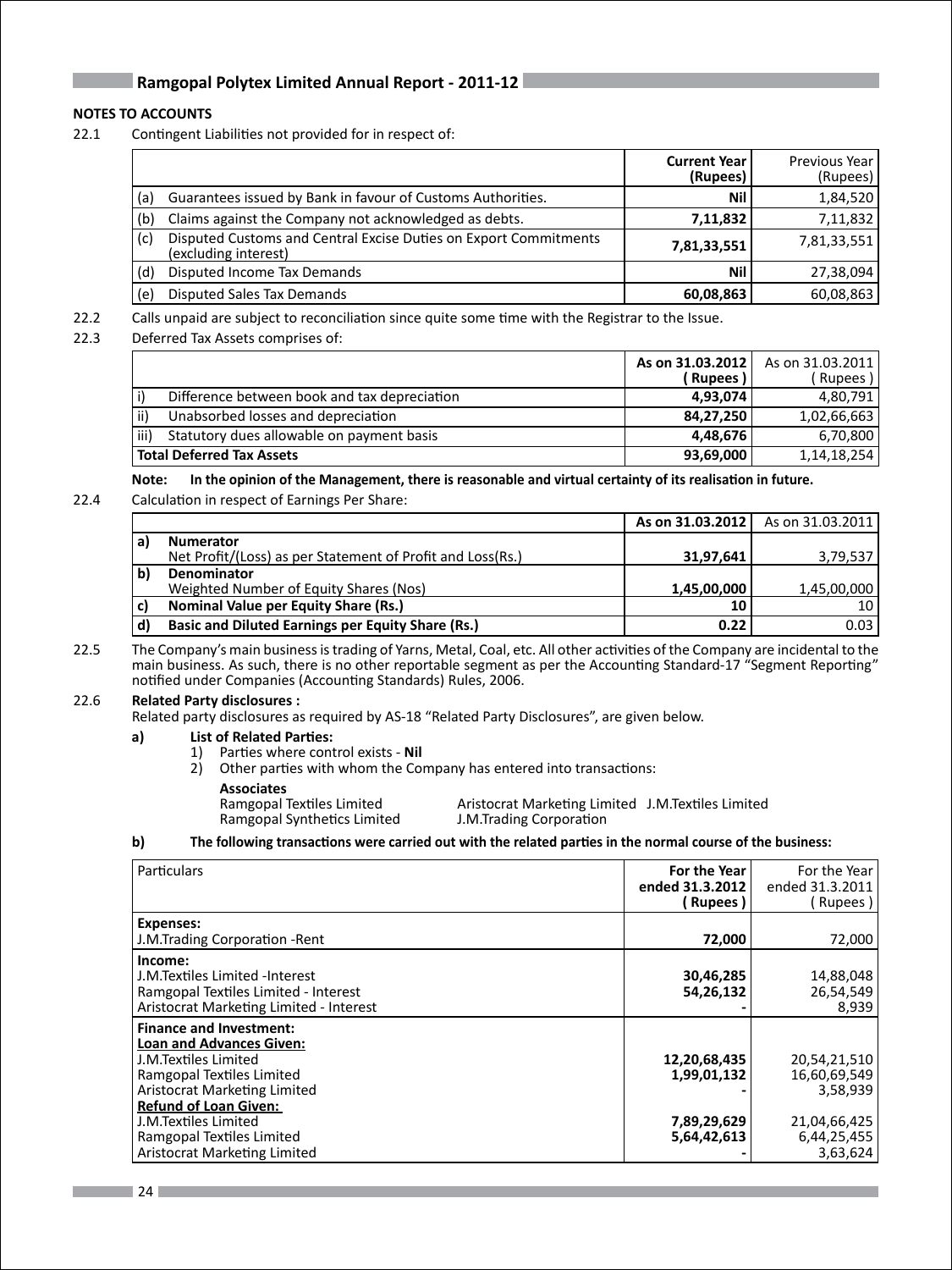|                                                                                                                                                 | As on 31.03.2012<br>(Rupees) | As on 31.03.2011<br>(Rupees) |
|-------------------------------------------------------------------------------------------------------------------------------------------------|------------------------------|------------------------------|
| <b>Outstandings:</b><br>Trade Payables :<br>J.M.Trading Corporation                                                                             | 72,000                       | 72,000                       |
| <b>Loans and Advances:</b><br>J.M.Textiles Limited (Including interest receivable)<br>Ramgopal Textiles Limited (Including interest receivable) | 6,30,88,486                  | 1,99,49,680                  |
| Deposits:<br>J.M.Trading Corporation<br>Investments:                                                                                            | 5,63,41,358<br>50,000        | 9,28,82,839<br>50,000        |
| Ramgopal Synthetics Limited                                                                                                                     | 20,00,000                    | 20,00,000                    |

- **Notes:** i) No amounts pertaining to related parties have been provided for as doubtful debts. Also, no amount has been written off /back. ii) Details relating to investments in the above related parties have been disclosed in the Note No '9' Non Current Investments. iii) The related parties are as identified by the Company and relied upon by the auditors.
- 22.7 Trade receivables of Rs.4,60,400 (Previous Year Rs.21,42,675), and advances of Rs. Nil (Previous Year Rs.89,520) have become long overdue but are fully recoverable and therefore, no provision has been considered necessary.
- 22.8 In the opinion of the management, assets other than Fixed assets and non-current investments have a value on realisation in the ordinary course of business at the amount at which they are stated.
- 22.9 Short term loans and advances include Security Deposits to a partnership firm in which a director of the Company is interested as partner Rs.50,000 (previous year Rs.50,000) towards godown taken on hire.
- 22.10 Balances of certain trade receivables, loans and advances, unpaid dividend account and trade payables are subject to confirmation/reconciliation. In the opinion of the management, the difference as may be noticed on such reconciliation will not be material.
- 22.11 Company is making efforts to appoint Company Secretary under Section 383A of the Companies Act, 1956.
- 22.12 Information in respect of Opening Stock, Purchases, Turnover & Closing Stock:

| <b>Description</b>             | <b>Opening Stock</b> | <b>Purchases</b>           | <b>Turnover</b>               | <b>Closing Stock</b> |
|--------------------------------|----------------------|----------------------------|-------------------------------|----------------------|
|                                | Value (in Rs.)       | Value (in Rs.)             | Value (in Rs.)                | Value (in Rs.)       |
| Yarns                          |                      | 2,09,76,332                | 2,07,59,855                   |                      |
| l Ferrous Metals               | (8,36,03,812)        | (43, 32, 331)              | (10,50,37,617)                |                      |
| Steaming<br>(Non Cocking) Coal | (1, 17, 37, 425)     |                            | (58,999)                      |                      |
| Total                          | (9,53,41,237)        | 2,09,76,332<br>(43,32,331) | 2,07,59,855<br>(10,50,96,616) | (-)                  |

- **Note:** Previous year's figures have been given in brackets.
- 22.13 C.I.F. Value of Imports:

| Traded Goods: | 2011-2012<br>(Rupees) | 2010-2011<br>(Rupees) |
|---------------|-----------------------|-----------------------|
| Yarn          | 1,73,47,057           |                       |
|               |                       |                       |

### 22.14 Expenses incurred in foreign currency:

|       |                                                                       | 2011-2012<br>(Rupees) | 2010-2011<br>(Rupees) |
|-------|-----------------------------------------------------------------------|-----------------------|-----------------------|
|       | <b>Travelling</b>                                                     | 8,19,143              |                       |
| 22.15 | Disclosure as per requirement of Clause 32 of the Listing agreement : |                       |                       |

| Loans to Associates:<br>a)      |                                          |                                                  |                                                                            | (Amount In Rupees)                                                                 |
|---------------------------------|------------------------------------------|--------------------------------------------------|----------------------------------------------------------------------------|------------------------------------------------------------------------------------|
|                                 | Amount<br>Outstanding<br>as on 31.3.2012 | Maximum Amount<br>Outstanding<br>during the year | Number of Equity<br>Shares held in the<br>Company<br>(Quantity in Numbers) | Maximum Number of<br>Equity Shares held in the<br>Company<br>(Quantity in Numbers) |
| Ramgopal Textiles Limited       | 5,63,41,358<br>(9,28,82,839)             | 9,28,82,839<br>(11,04,43,745)                    | 18,22,500<br>(18, 22, 500)                                                 | 18,22,500<br>(18, 22, 500)                                                         |
| J. M. Textiles Limited          | 6,30,88,486<br>(1,99,49,680)             | 9,34,96,830<br>(7, 47, 69, 595)                  | 6,89,300<br>(6,89,300)                                                     | 6,89,300<br>(6,89,300)                                                             |
| Aristocrat Marketing<br>Limited | (-)                                      | (2,50,000)                                       | (-)                                                                        |                                                                                    |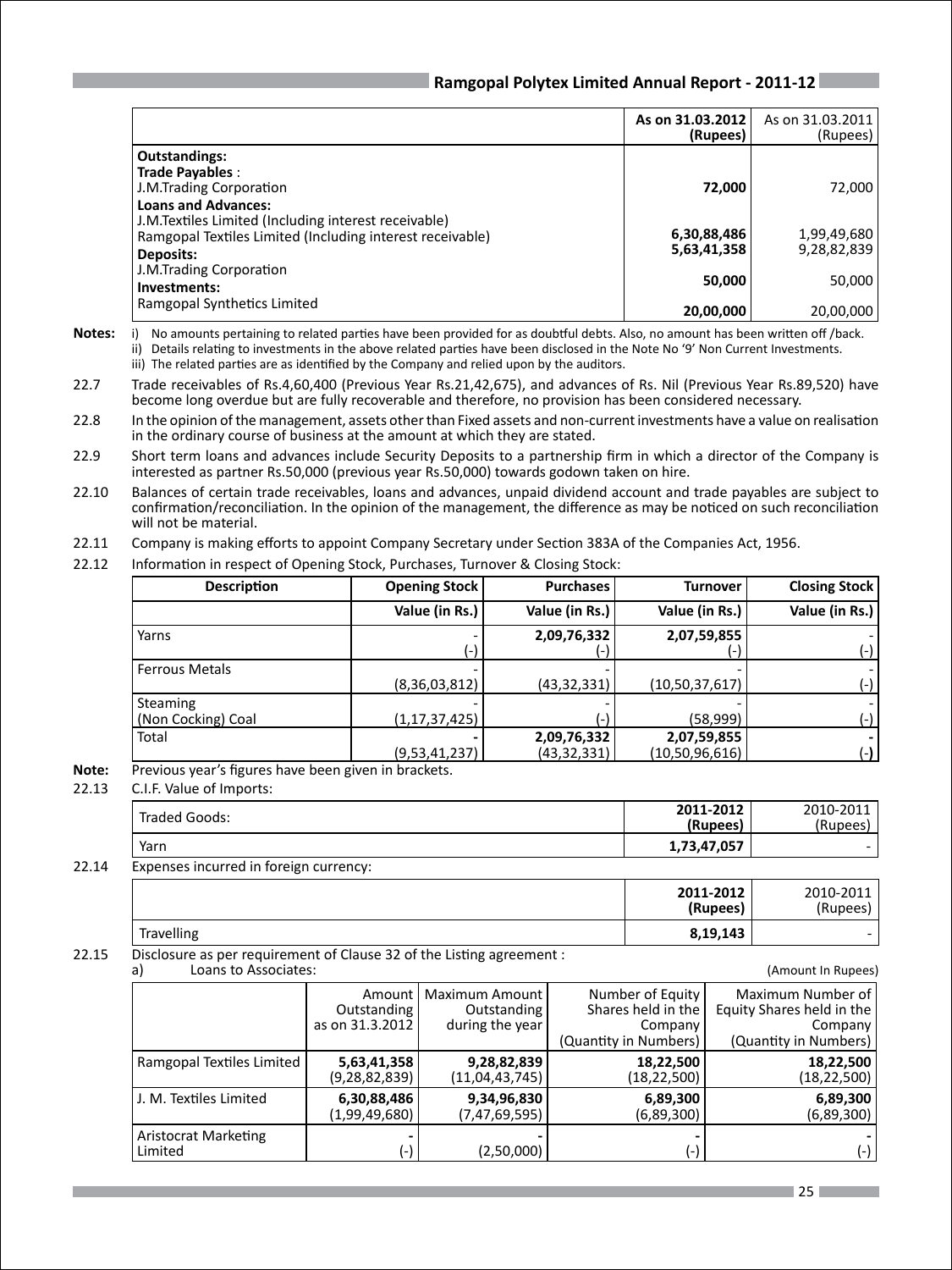### b) Investments in Associates:

|                          |                                          |                                                         |                                                                                 | (Amount In Rupees)                                                                 |
|--------------------------|------------------------------------------|---------------------------------------------------------|---------------------------------------------------------------------------------|------------------------------------------------------------------------------------|
|                          | Amount<br>Outstanding<br>as on 31.3.2012 | Maximum l<br>Amount I<br>Outstanding<br>during the year | Number of Equity<br>Shares held in the l<br>Company<br>(Quantity in<br>Numbers) | Maximum Number of<br>Equity Shares held in the<br>Company<br>(Quantity in Numbers) |
| Ramgopal Synthetics Ltd. | 20,00,000<br>(20,00,000)                 | 20,00,000<br>(20,00,000)                                | 8,83,000<br>(8,83,000)                                                          | 8,83,000<br>(8,83,000)                                                             |

Note: Previous year's figures have been given in brackets.

22.16 Gratuity payable to employees as per provision of the Payment of Gratuity Act 1972 is a defined benefit plan. As per the Accounting Standard (AS)-15 "Employee Benefits", disclosure in respect of defined benefit plan are as under:

|               |                |                                                                    |              | (Amount in Rs.) |
|---------------|----------------|--------------------------------------------------------------------|--------------|-----------------|
|               |                |                                                                    | Gratuity     |                 |
|               |                |                                                                    | (Unfunded)   |                 |
|               |                |                                                                    | 2011-2012    | 2010-2011       |
| $\mathbf{I}$  |                | <b>Components of employer expense</b>                              |              |                 |
|               | $\mathbf{1}$   | Current service cost                                               | 57,360       | 74,623          |
|               | $\overline{2}$ | Interest cost                                                      | 62,235       | 45,690          |
|               | 3              | Actuarial losses/(gains)                                           | (99, 367)    | 68,070          |
|               | 4              | Total expense recognised in the statement of profit and loss.      | 20,228       | 1,88,383        |
| $\mathbf{II}$ |                | Net asset / (liability) recognised in Balance Sheet as at year end |              |                 |
|               | 1              | Present value of defined benefit obligation                        | 7,72,202     | 7,77,936        |
|               | $\overline{2}$ | Fair value on plan assets                                          |              |                 |
|               | 3              | Status [surplus/(deficit)]                                         | (7, 72, 202) | (7, 77, 936)    |
|               | 4              | Unrecognised past service cost                                     |              |                 |
|               | 5              | Net asset / (liability) recognized in Balance Sheet                | (7, 72, 202) | (7,77,936)      |
| Ш             |                | Change in defined benefit obligations (DBO) during the year        |              |                 |
|               | 1              | Present value of DBO at the beginning of period                    | 7,77,936     | 5,89,553        |
|               | 2              | Current service cost                                               | 57,360       | 74,623          |
|               | 3              | Interest cost                                                      | 62,235       | 45,690          |
|               | 4              | Actuarial (gains)/ losses                                          | (99, 367)    | 68,070          |
|               | 5              | Benefits paid                                                      | (25, 962)    |                 |
|               | 6              | Present value of DBO at the end of the year                        | 7,72,202     | 7,77,936        |
| IV            |                | <b>Actuarial assumptions</b>                                       |              |                 |
|               | 1              | Discount rate (%)                                                  | 8.50%        | 8.00%           |
|               | $\overline{2}$ | Rate of increase in compensation level                             | 6.00%        | 6.00%           |
|               | 3              | Retirement age                                                     | 58 years     | 58 years        |
|               | 4              | Maturity table                                                     | LIC 1994-96  | LIC 1994-96     |

22.17 The revised Schedule VI has been effective from  $1<sup>st</sup>$  April, 2011 for the preparation of Financial Statements. This has significantly impacted the disclosure and presentation made in the Financial Statements. Accordingly, the Company has reclassified the previous year figure to this year classification. The adoption of revised Schedule VI does not impact revenue recognition and measurement principals followed for preparation of Financial Statements.

### **Signatures to Notes '1' to '22' For and on behalf of the Board**

**PLACE :** Mumbai **(MOHANLAL JATIA) (SANJAY JATIA) DATED** : 30th May, 2012 **Director** Director **Director** Director **Director**